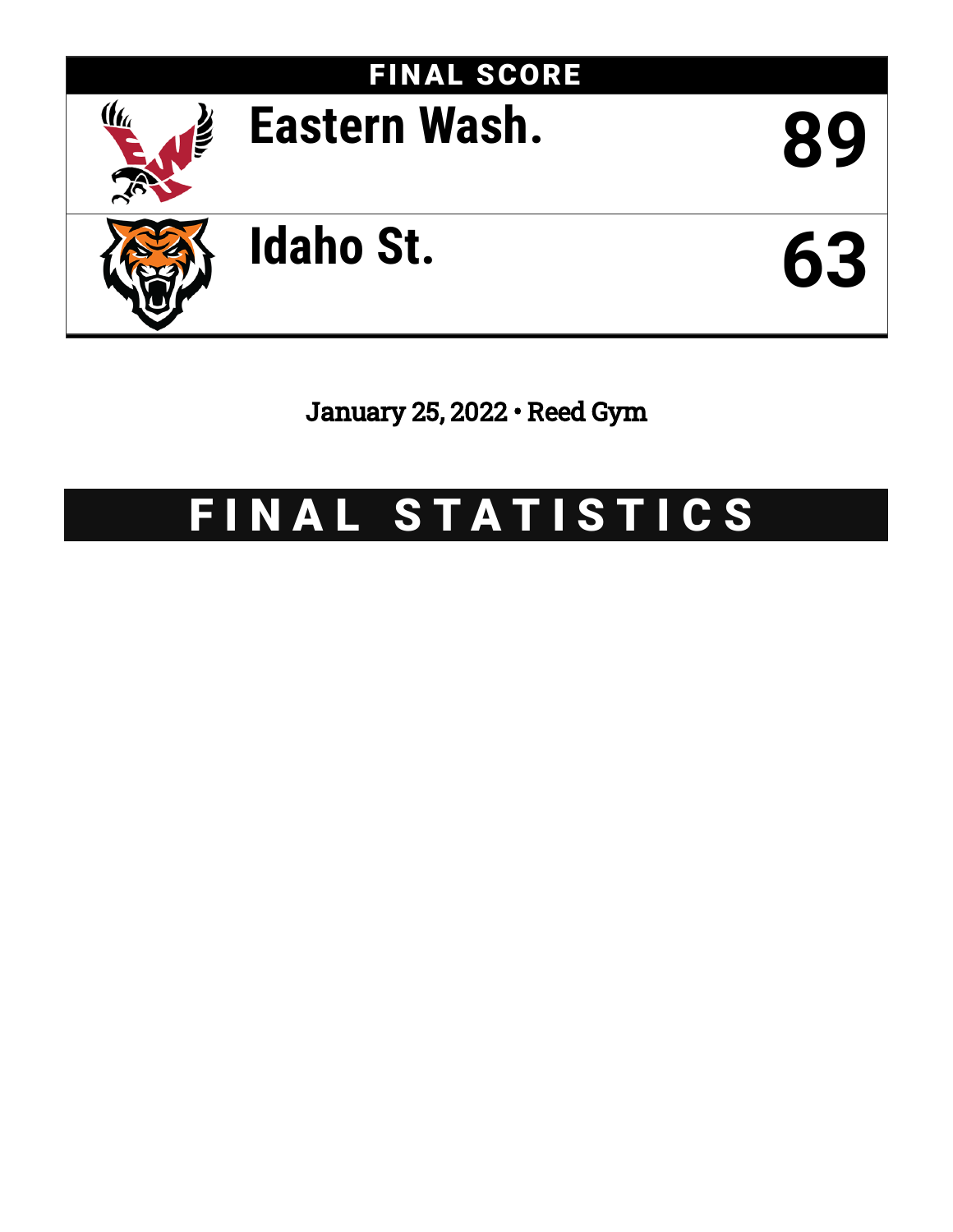# **Official Box Score Eastern Wash. vs Idaho St. Game Totals -- Final Statistics January 25, 2022 at Reed Gym**



# **Eastern Wash. 89**

| Player                  | S | Pts           | FG       | 3FG       | FT        | 0R            | DR. | TR | PF                | A             | TO       | <b>B</b> lk | Stl      | Min | $+/-$ |
|-------------------------|---|---------------|----------|-----------|-----------|---------------|-----|----|-------------------|---------------|----------|-------------|----------|-----|-------|
| <b>VENTERS, STEELE</b>  | F | 21            | $6 - 11$ | $5 - 7$   | 4-4       |               | 8   | 9  |                   | 3             | 0        | 2           | 0        | 25  | 34    |
| PRICE, ETHAN            | F | 8             | $2 - 7$  | $0 - 3$   | $4 - 5$   | 0             | 3   | 3  | 3                 | 0             | $\Omega$ | $\Omega$    | 0        | 15  | 19    |
| <b>BERGERSEN, RYLAN</b> | G | 9             | $3-3$    | $1 - 1$   | $2 - 3$   | 3             | 2   | 5  | 2                 | 6             |          | 0           | 0        | 19  | 31    |
| ALLEGRI, ANGELO         | F | 17            | $5 - 11$ | $4 - 9$   | $3 - 3$   | $\mathcal{P}$ | 3   | 5  | 1                 | 1             | 3        |             | 2        | 29  | 31    |
| <b>ACLIESE, LINTON</b>  | F | 16            | $6 - 13$ | $2 - 5$   | $2 - 2$   | 1             | 4   | 5  | 2                 |               | 0        |             | 0        | 22  | 33    |
| FADAL, AUSTIN           | G | $\Omega$      | $0 - 4$  | $0 - 0$   | $0 - 0$   | 0             | 3   | 3  | 3                 | 0             |          | 0           | 1        | 9   | $-12$ |
| RADOCAJ, VICTOR         | F | 2             | $1 - 1$  | $0 - 0$   | $0-0$     | 0             | 1   | 1  | 2                 | 0             | 1        | 0           | 0        | 7   | $-7$  |
| LANDDECK, MASON         | G | 6             | $1 - 6$  | $0 - 3$   | $4 - 4$   |               | 2   | 3  | $\mathcal{P}$     | $\mathcal{P}$ |          | 0           | 1        | 22  | -1    |
| <b>GEORGE, IMHOTEP</b>  | F | 5.            | $1 - 3$  | $0 - 1$   | $3-4$     | 0             | 2   | 2  | 4                 | 0             |          | 0           | 0        | 15  | -6    |
| <b>JONES, CASEY</b>     | F | $\mathcal{P}$ | $1 - 2$  | $0 - 1$   | $0 - 1$   | 0             | 1   | 1  | $\mathcal{P}$     | 0             | $\Omega$ | 0           | $\Omega$ | 13  | $-2$  |
| <b>MAGNUSON, ELLIS</b>  | G | 3             | 1-1      | $1 - 1$   | $0 - 0$   | 0             | 1   | 1  | $\Omega$          | 4             | 2        |             | 1        | 24  | 10    |
| TEAM                    |   |               |          |           |           | 4             | 6   | 10 | $\Omega$          |               | 1        |             |          |     |       |
| <b>TOTALS</b>           |   | 89            |          | $13 - 31$ | $22 - 26$ | $12 \,$       | 36  | 48 | $22 \overline{)}$ | 17            | 11       | 5           |          |     |       |
|                         |   |               |          | $27 - 62$ |           |               |     |    |                   |               |          |             |          |     | 5 200 |

| <b>Shooting By Period</b> |           |       |           |       |           |       |                                              |
|---------------------------|-----------|-------|-----------|-------|-----------|-------|----------------------------------------------|
| Period                    | FG        | FG%   | 3FG       | 3FG%  | FT        | FT%   | Last FG: 2nd-00:36<br>Largest lead: By 41 at |
| 1st Half                  | 16-31     | 52%   | հ-14      | 43%   | 14-14     | 100%  | Technical Fouls: None.                       |
| 2nd Half                  | $11 - 31$ | 35%   | 7-17      | 41%   | $8-12$    | 67%   |                                              |
| Game                      | $27 - 62$ | 43.5% | $13 - 31$ | 41.9% | $22 - 26$ | 84.6% |                                              |

# **Idaho St. 63**

| No. | Player                   | S  | Pts           | FG       | 3FG       | FT        | 0R           | DR       | TR           | PF             | A            | TO       | <b>B</b> lk  | Stl          | Min | $+/-$ |
|-----|--------------------------|----|---------------|----------|-----------|-----------|--------------|----------|--------------|----------------|--------------|----------|--------------|--------------|-----|-------|
| 01  | SORENSEN, LIAM           | G  | 10            | $3 - 8$  | $2 - 5$   | $2 - 2$   |              | 5        | 6            |                |              | 2        | 0            | 0            | 27  | $-26$ |
| 02  | COOL, TARIK              | G  | 15            | $6-9$    | $2 - 5$   | $1 - 3$   |              | 3        | 4            | $\overline{2}$ |              |          | 2            |              | 27  | $-21$ |
| 05  | SMELLIE, AUSTIN          | G  | 8             | $2 - 9$  | $2 - 6$   | $2 - 2$   | 2            | 1        | 3            | 1              | 1            | 0        | 0            | 0            | 30  | $-36$ |
| 22  | RODRIGUEZ, JARED         | F  | 4             | $2 - 6$  | $0 - 3$   | $0 - 0$   | 1.           | 4        | 5            | 4              | 0            |          | $\Omega$     |              | 19  | $-13$ |
| 25  | PARKER, BRAYDEN          | С  | 0             | $0 - 2$  | $0 - 1$   | $0 - 0$   | 0            | 2        | 2            | 3              | 3            | 0        |              |              | 17  | -17   |
| 00  | <b>BURGIN, AJ</b>        | G  |               | $1 - 5$  | $1 - 4$   | $4 - 5$   | $\Omega$     | 1        |              |                | 0            |          |              | 0            | 10  | $-2$  |
| 03  | PORTER, MALIK            | F  | 4             | $2 - 2$  | $0 - 0$   | $0 - 2$   | 2            | 3        | 5            | 0              | 1            | 2        | 0            | 1            | 11  | 1     |
| 04  | <b>TAYLOR III, EMMIT</b> | G  | 9             | $3 - 11$ | $3 - 11$  | $0 - 0$   | 0            | $\Omega$ | $\mathbf{0}$ | $\Omega$       | $\mathbf{0}$ | 0        | $\mathbf{0}$ | 0            | 22  | 1     |
| 13  | CARR, DAXTON             | F. | $\mathcal{P}$ | $0 - 5$  | $0 - 4$   | $2 - 4$   | $\mathbf{0}$ | 1        |              | $\mathcal{P}$  | 1            | 0        | 0            | 2            | 21  | $-13$ |
| 24  | TAMBA, PABLO             | G  | $\mathcal{P}$ | $0 - 0$  | $0 - 0$   | $2 - 2$   | $\Omega$     | 0        | $\Omega$     | $\Omega$       | 0            |          | $\Omega$     | $\mathbf{0}$ | 4   | 6     |
| 32  | <b>VISENTIN, ZACH</b>    | C  | 2             | $1 - 2$  | $0 - 0$   | $0 - 0$   | $\Omega$     | 1        |              | 3              | 0            |          | 0            | $\Omega$     | 6   | $-11$ |
| 34  | <b>BUZANGU, GEDEON</b>   | F. | 0             | $0-0$    | $0-0$     | $0 - 0$   | 0            | 2        | 2            | 2              | $\Omega$     | $\Omega$ |              | $\Omega$     | 6   | 1     |
|     | <b>TEAM</b>              |    |               |          |           |           | 2            | 1        | 3            | 0              |              |          |              |              |     |       |
|     | <b>TOTALS</b>            |    | 63            | 20-59    | $10 - 39$ | $13 - 20$ | 9            | 24       | 33           | 19             | 8            | 10       | 5            | 6            | 200 |       |

| <b>Shooting By Period</b> |           |            |           |       |           |       |                                             |
|---------------------------|-----------|------------|-----------|-------|-----------|-------|---------------------------------------------|
| Period                    | FG        | FG%        | 3FG       | 3FG%  | FT        | FT%   | Last FG: 2nd-01:38<br>Largest lead: By 0 at |
| 1st Half                  | 7-30      | <b>23%</b> | $3 - 17$  | 18%   | $5-8$     | 63%   | Technical Fouls: None.                      |
| 2nd Half                  | $13 - 29$ | 45%        | 7-22      | 32%   | 8-12      | 67%   |                                             |
| Game                      | $20 - 59$ | 33.9%      | $10 - 39$ | 25.6% | $13 - 20$ | 65.0% |                                             |

| Game Notes:                                         | <b>Score</b> | 1st             | 2nd                   | тот | Points       | <b>EWU</b> | <b>ISU</b> |
|-----------------------------------------------------|--------------|-----------------|-----------------------|-----|--------------|------------|------------|
| Officials: Kevin Brill, Rick Batsell, Chad Shepherd | <b>EWL</b>   | 52              |                       | 89  | In the Paint | 24         | 18         |
| Attendance: 1042                                    | ISU          | າາ<br><u>__</u> | $\mathbf{A}^{\prime}$ | 63  | Off Turns    | 18         |            |
| Start Time: 02:00 AM                                |              |                 |                       |     | 2nd Chance   |            |            |

Start Time: **02:00 AM** Conference Game;

**EWU led for 39:21. ISU led for 0:00. Game was tied for 0:0.** Times tied: **0** Lead Changes: **0**

| <b>Points</b>     | EWU            | ISU            |
|-------------------|----------------|----------------|
| In the Paint      | 24             | 18             |
| Off Turns         | 18             | 9              |
| 2nd Chance        | 11             |                |
| <b>Fast Break</b> | 23             | 8              |
| Bench             | 18             | 26             |
| Per Poss          | 1.254<br>38/71 | 0.926<br>27/68 |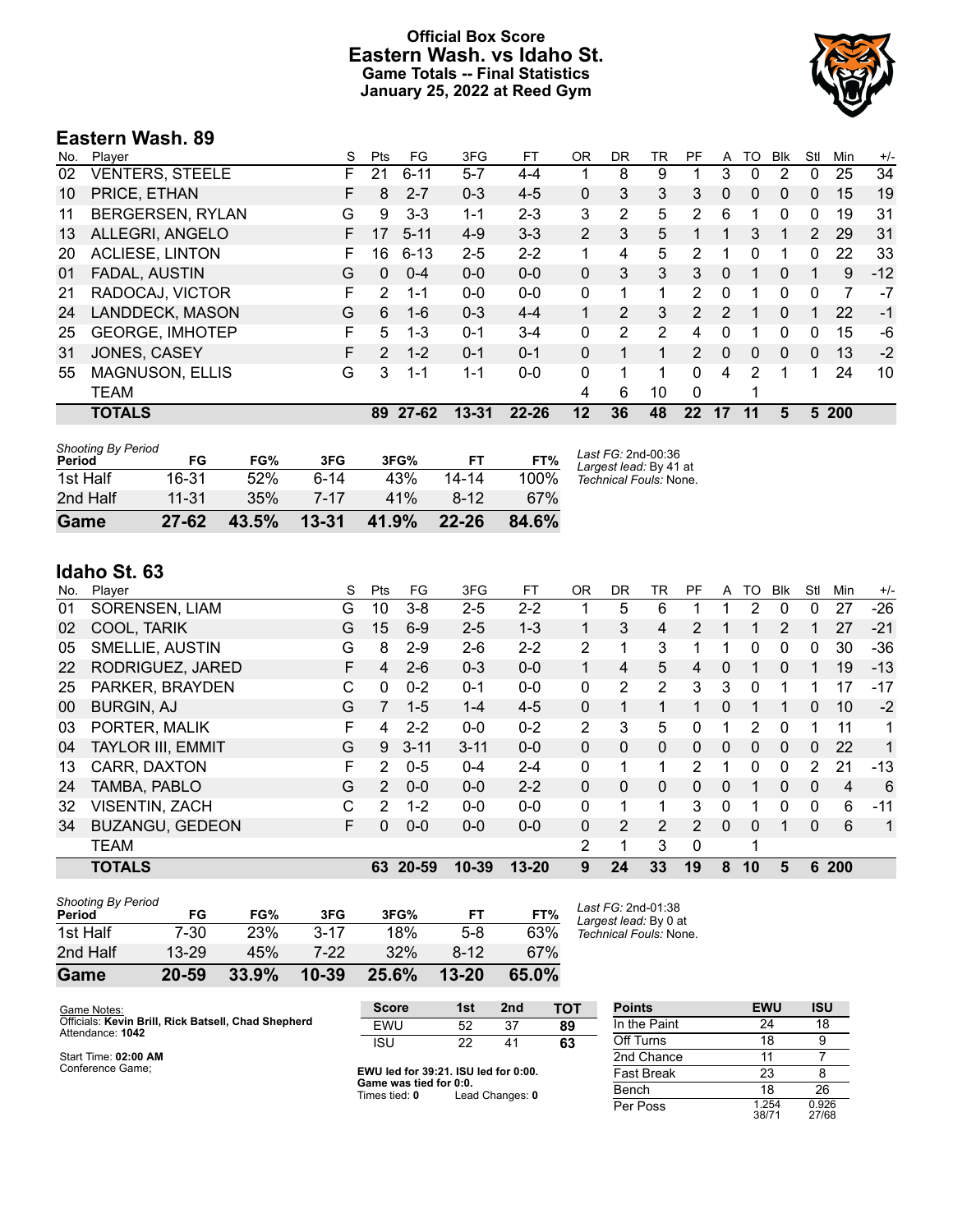# **Official Box Score Eastern Wash. vs Idaho St. First Half Statistics Only January 25, 2022 at Reed Gym**



# **Eastern Wash. 52**

| No. | Player                  | S  | <b>Pts</b>      | FG      | 3FG      | <b>FT</b> | <b>OR</b> | <b>DR</b> | <b>TR</b>      | PF       | A  | <b>TO</b> | <b>B</b> lk | Stl          | Min          | $+/-$ |
|-----|-------------------------|----|-----------------|---------|----------|-----------|-----------|-----------|----------------|----------|----|-----------|-------------|--------------|--------------|-------|
| 02  | <b>VENTERS, STEELE</b>  | F. | 15              | $4 - 9$ | 3-5      | 4-4       | 0         | 6         | 6              |          | 2  | 0         | 2           | 0            | 17           | 26    |
| 10  | PRICE, ETHAN            | F  | 5               | $2 - 4$ | $0 - 0$  | $1 - 1$   | 0         | 1         | 1              | 2        | 0  | $\Omega$  | 0           | $\mathbf{0}$ | 5            | 14    |
| 11  | <b>BERGERSEN, RYLAN</b> | G  | 2               | 1-1     | $0 - 0$  | $0 - 0$   | 2         | 1         | 3              | 2        | 4  |           | 0           | 0            | 11           | 21    |
| 13  | ALLEGRI, ANGELO         | F. | 8               | $2 - 6$ | $1 - 4$  | $3 - 3$   |           | 2         | 3              | $\Omega$ |    |           |             | 2            | 18           | 23    |
| 20  | <b>ACLIESE, LINTON</b>  | F  | 13              | $5 - 7$ | $1 - 2$  | $2 - 2$   | 0         | 3         | 3              | 1        | 0  | 0         |             | 0            | 15           | 23    |
| 01  | FADAL, AUSTIN           | G  | $\mathbf{0}$    | $0 - 0$ | $0 - 0$  | $0 - 0$   | 0         | $\Omega$  | 0              | 0        | 0  | 0         | $\Omega$    | 0            | $\mathbf{0}$ | 0     |
| 21  | RADOCAJ, VICTOR         | F  | $\Omega$        | $0 - 0$ | $0 - 0$  | $0 - 0$   | 0         | $\Omega$  | 0              | 0        | 0  | 0         | 0           | $\Omega$     | 0            | 0     |
| 24  | LANDDECK, MASON         | G  | 6               | $1 - 3$ | $0 - 2$  | $4 - 4$   |           | 1         | $\overline{2}$ |          |    | 1         | $\Omega$    | 1            | 12           | 13    |
| 25  | <b>GEORGE, IMHOTEP</b>  | F  | 0               | $0 - 0$ | $0 - 0$  | $0 - 0$   | 0         | 1         |                |          | 0  | 0         | 0           | 0            | 3            | 6     |
| 31  | JONES, CASEY            | F  | $\Omega$        | $0 - 0$ | $0 - 0$  | $0 - 0$   | 0         | 0         | 0              | 1        | 0  | $\Omega$  | 0           | $\Omega$     | 6            | 3     |
| 55  | <b>MAGNUSON, ELLIS</b>  | G  | 3               | $1 - 1$ | $1 - 1$  | $0 - 0$   | 0         | 0         | $\Omega$       | 0        | 3  |           | 1           | $\Omega$     | 13           | 21    |
|     | <b>TEAM</b>             |    |                 | $0 - 0$ |          |           |           | 3         | 4              | 0        |    |           |             |              |              |       |
|     | <b>TOTALS</b>           |    | 52 <sub>2</sub> | 16-31   | $6 - 14$ | 14-14     | 5.        | 18        | 23             | 9        | 11 | 5         | 5           | 3            | 100          |       |

| <b>Shooting By Period</b><br>Period | FG        | FG%   | 3FG       | 3FG%  | FT.       | FT%   | Last FG Half: EWU 2nd-00:36 |
|-------------------------------------|-----------|-------|-----------|-------|-----------|-------|-----------------------------|
| 1st Half                            | 16-31     | 52%   | ճ-14      | 43%   | 14-14     | 100%  |                             |
| Game                                | $27 - 62$ | 43.5% | $13 - 31$ | 41.9% | $22 - 26$ | 84.6% |                             |

# **Idaho St. 22**

| No. | Player                   | S | <b>Pts</b>      | <b>FG</b> | 3FG      | <b>FT</b> | <b>OR</b>      | DR       | TR           | PF            | A        | TO | <b>Blk</b>   | Stl      | <b>Min</b>     | $+/-$    |
|-----|--------------------------|---|-----------------|-----------|----------|-----------|----------------|----------|--------------|---------------|----------|----|--------------|----------|----------------|----------|
| 01  | SORENSEN, LIAM           | G | 5               | 1-4       | 1-2      | $2 - 2$   |                | 3        | 4            |               |          | 2  | 0            | 0        | 15             | $-24$    |
| 02  | COOL, TARIK              | G | $\mathcal{P}$   | $1 - 3$   | $0 - 2$  | $0 - 0$   | $\Omega$       | 0        | $\Omega$     | $\mathcal{P}$ | 0        |    | 2            | $\Omega$ | 12             | $-25$    |
| 05  | <b>SMELLIE, AUSTIN</b>   | G | $\mathcal{P}$   | $0 - 5$   | $0 - 2$  | $2 - 2$   | $\overline{2}$ | 1        | 3            |               |          | 0  | 0            | 0        | 18             | $-26$    |
| 22  | RODRIGUEZ, JARED         | F | $\mathcal{P}$   | $1 - 4$   | $0 - 2$  | $0 - 0$   | 1              | 2        | 3            | $\mathcal{P}$ | $\Omega$ |    | $\Omega$     |          | 12             | $-16$    |
| 25  | PARKER, BRAYDEN          | С | 0               | $0 - 1$   | $0 - 1$  | $0 - 0$   | 0              | 0        | 0            | 2             | $\Omega$ | 0  | $\Omega$     | 0        |                | $-15$    |
| 00  | <b>BURGIN, AJ</b>        | G | 0               | $0 - 3$   | $0 - 2$  | $0 - 0$   | $\Omega$       | $\Omega$ | $\Omega$     |               | $\Omega$ | 0  | $\Omega$     | $\Omega$ | 5              | $-6$     |
| 03  | PORTER, MALIK            | F | 2               | $1 - 1$   | $0 - 0$  | $0 - 2$   | 1              |          | 2            | 0             | 1        | 2  | 0            |          | 7              | -3       |
| 04  | <b>TAYLOR III, EMMIT</b> | G | 6               | $2-6$     | $2 - 6$  | $0 - 0$   | $\Omega$       | $\Omega$ | $\Omega$     | 0             | $\Omega$ | 0  | $\mathbf{0}$ | $\Omega$ | 9              | $-9$     |
| 13  | CARR, DAXTON             | F |                 | $0 - 1$   | $0 - 0$  | $1 - 2$   | 0              | 0        | $\Omega$     | 0             | 0        | 0  | 0            |          | 8              | -14      |
| 24  | TAMBA, PABLO             | G | 0               | $0 - 0$   | $0 - 0$  | $0 - 0$   | $\Omega$       | 0        | $\mathbf{0}$ | 0             | $\Omega$ | 0  | 0            | $\Omega$ | $\mathbf{0}$   | $\Omega$ |
| 32  | <b>VISENTIN, ZACH</b>    | С | 2               | $1 - 2$   | $0 - 0$  | $0 - 0$   | 0              | 0        | 0            | 2             | 0        |    | 0            | 0        | 3              | $-7$     |
| 34  | <b>BUZANGU, GEDEON</b>   | F | 0               | $0 - 0$   | $0 - 0$  | $0 - 0$   | 0              |          | 1            | 0             | $\Omega$ | 0  | 0            | 0        | $\overline{2}$ | $-5$     |
|     | <b>TEAM</b>              |   |                 | $0 - 0$   |          |           | 2              |          | 3            | $\Omega$      |          | ◢  |              |          |                |          |
|     | <b>TOTALS</b>            |   | 22 <sub>2</sub> | 7-30      | $3 - 17$ | $5 - 8$   |                | 9        | 16           | 10            | 3        | 8  | 2            | 3        | 100            |          |
|     |                          |   |                 |           |          |           |                |          |              |               |          |    |              |          |                |          |

| <b>Shooting By Period</b> |           |            |           |       |           |       |
|---------------------------|-----------|------------|-----------|-------|-----------|-------|
| Period                    | FG        | FG%        | 3FG       | 3FG%  |           | FT%   |
| 1st Half                  | 7-30      | <b>23%</b> | $3 - 17$  | 18%   | 5-8       | 63%   |
| Game                      | $20 - 59$ | 33.9%      | $10 - 39$ | 25.6% | $13 - 20$ | 65.0% |

*Last FG Half:* ISU 2nd-01:38

| Game Notes:                                                             | <b>Score</b> | 1st | 2nd | <b>TOT</b> | <b>Points (This Period)</b> | <b>EWU</b>    | <b>ISU</b>     |
|-------------------------------------------------------------------------|--------------|-----|-----|------------|-----------------------------|---------------|----------------|
| Officials: Kevin Brill, Rick Batsell, Chad Shepherd<br>Attendance: 1042 | EWU          | 52  | 37  | 89         | In the Paint                | 16            |                |
|                                                                         | ISU          | 22  | 41  | 63         | Off Turns                   | 16            |                |
| Start Time: 02:00 AM                                                    |              |     |     |            | 2nd Chance                  |               |                |
| Conference Game:                                                        |              |     |     |            | <b>Fast Break</b>           |               |                |
|                                                                         |              |     |     |            | Bench                       |               |                |
|                                                                         |              |     |     |            | Per Poss                    | ∷368<br>23/38 | 0.611<br>10/36 |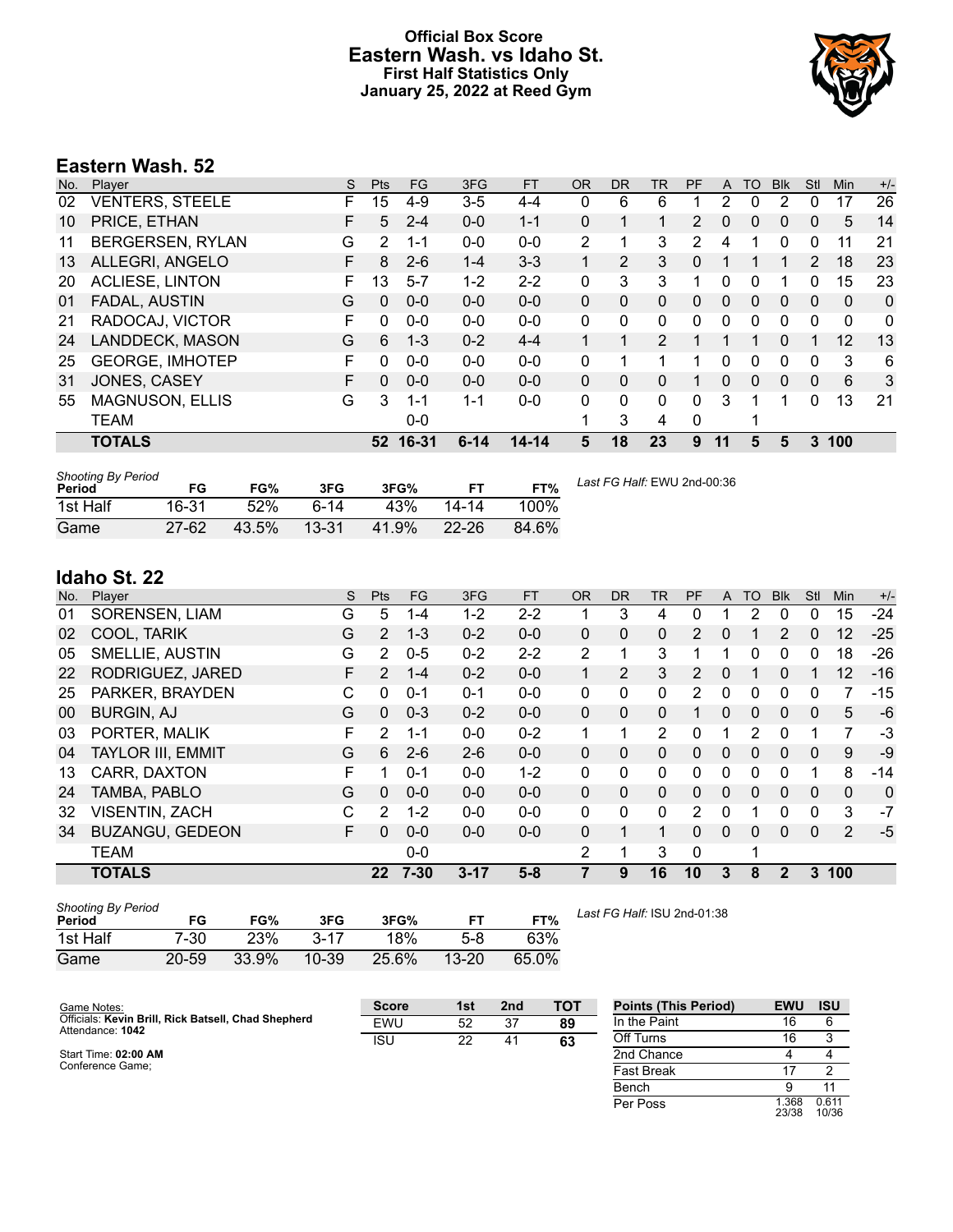### **Official Play-By-Play Eastern Wash. vs Idaho St. First Half January 25, 2022 at Reed Gym**



#### **Period 1**

<mark>Starters:</mark><br>Eastern Wash.: 2 VENTERS,STEELE (F); 10 PRICE,ETHAN (F); 11 BERGERSEN,RYLAN (G); 13 ALLEGRI,ANGELO (F); 20 ACLIESE,LINTON (F);<br>Idaho St.: 1 SORENSEN,LIAM (G); 2 COOL,TARIK (G); 5 SMELLIE,AUSTIN (G); 22 RODRIGUE

| Time           | <b>VISITORS: Eastern Wash.</b>      | <b>Score</b> | <b>Margin</b>   | HOME: Idaho St.                                   |
|----------------|-------------------------------------|--------------|-----------------|---------------------------------------------------|
| 19:43          | MISSED LAYUP by PRICE, ETHAN        |              |                 |                                                   |
| 19:37          |                                     |              |                 | REBOUND (DEF) by SORENSEN, LIAM                   |
| 19:29          |                                     |              |                 | TURNOVER by RODRIGUEZ, JARED                      |
| 19:29          | STEAL by ALLEGRI, ANGELO            |              |                 |                                                   |
| 19:22          | GOOD! 3PTR by VENTERS, STEELE [FB]  | $0 - 3$      | $V_3$           |                                                   |
| 18:56          |                                     | $2 - 3$      | V <sub>1</sub>  | GOOD! JUMPER by RODRIGUEZ, JARED                  |
| 18:27          | GOOD! LAYUP by PRICE, ETHAN         | $2 - 5$      | $V_3$           |                                                   |
| 18:27          | ASSIST by ALLEGRI, ANGELO           |              |                 |                                                   |
| 18:08          |                                     |              |                 | MISSED 3PTR by PARKER, BRAYDEN                    |
| 18:06          | REBOUND (DEF) by ALLEGRI, ANGELO    |              |                 |                                                   |
| 18:02          |                                     |              |                 | FOUL by RODRIGUEZ, JARED                          |
| 17:58          | GOOD! 3PTR by VENTERS, STEELE       | $2 - 8$      | $V_6$           |                                                   |
| 17:58          | ASSIST by BERGERSEN, RYLAN          |              |                 |                                                   |
| 17:40          |                                     |              |                 | MISSED 3PTR by COOL, TARIK                        |
| 17:38          | REBOUND (DEF) by VENTERS, STEELE    |              |                 |                                                   |
| 17:32          | GOOD! 3PTR by ALLEGRI, ANGELO [FB]  | $2 - 11$     | V <sub>9</sub>  |                                                   |
| 17:32          | ASSIST by VENTERS, STEELE           |              |                 |                                                   |
| 17:31          |                                     |              |                 | <b>TIMEOUT 30SEC</b>                              |
| 17:16          |                                     |              |                 | TURNOVER by SORENSEN, LIAM                        |
| 17:05          | MISSED 3PTR by VENTERS, STEELE      |              |                 |                                                   |
| 17:03          |                                     |              |                 | REBOUND (DEF) by TEAM                             |
| 16:42          |                                     |              |                 | MISSED 3PTR by SORENSEN, LIAM                     |
| 16:40          | REBOUND (DEF) by VENTERS, STEELE    |              |                 |                                                   |
| 16:20          | MISSED 3PTR by ALLEGRI, ANGELO      |              |                 |                                                   |
| 16:19          | REBOUND (OFF) by BERGERSEN, RYLAN   |              |                 |                                                   |
| 16:19          |                                     |              |                 | FOUL by PARKER, BRAYDEN                           |
| 16:06          | MISSED by PRICE, ETHAN              |              |                 |                                                   |
| 16:03          |                                     |              |                 | REBOUND (DEF) by SORENSEN, LIAM                   |
| 15:50          |                                     |              |                 | MISSED 3PTR by RODRIGUEZ, JARED                   |
| 15:47          | REBOUND (DEF) by PRICE, ETHAN       |              |                 |                                                   |
| 15:43          | GOOD! LAYUP by ACLIESE, LINTON [FB] | $2 - 13$     | V <sub>11</sub> |                                                   |
| 15:43          | ASSIST by BERGERSEN, RYLAN          |              |                 |                                                   |
| 15:43          | <b>TIMEOUT MEDIA</b>                |              |                 |                                                   |
| 15:33          | FOUL by PRICE, ETHAN                |              |                 |                                                   |
| 15:33          | SUB OUT: PRICE, ETHAN               |              |                 |                                                   |
| 15:33          | SUB IN: MAGNUSON, ELLIS             |              |                 |                                                   |
| 15:20          |                                     |              |                 | TURNOVER by COOL, TARIK                           |
| 15:09          | GOOD! 3PTR by VENTERS, STEELE       | $2 - 16$     | V <sub>14</sub> |                                                   |
| 15:09          | ASSIST by BERGERSEN, RYLAN          |              |                 |                                                   |
| 14:34          |                                     |              |                 | MISSED 3PTR by COOL, TARIK                        |
| 14:31<br>14:29 | REBOUND (DEF) by BERGERSEN, RYLAN   |              |                 |                                                   |
|                |                                     |              |                 | FOUL by COOL, TARIK                               |
| 14:29<br>14:29 | GOOD! FT by VENTERS, STEELE [FB]    | $2 - 17$     | V <sub>15</sub> | SUB OUT: COOL, TARIK                              |
| 14:29          |                                     |              |                 | SUB OUT: RODRIGUEZ, JARED                         |
| 14:29          |                                     |              |                 |                                                   |
| 14:29          |                                     |              |                 | SUB IN: TAYLOR III, EMMIT<br>SUB IN: CARR, DAXTON |
| 14:29          | GOOD! FT by VENTERS, STEELE [FB]    | $2 - 18$     | V <sub>16</sub> |                                                   |
| 14:07          |                                     | $5 - 18$     | V <sub>13</sub> | GOOD! 3PTR by TAYLOR III, EMMIT                   |
| 14:07          |                                     |              |                 | ASSIST by SORENSEN, LIAM                          |
| 13:51          | TURNOVER by ALLEGRI, ANGELO         |              |                 |                                                   |
| 13:51          |                                     |              |                 | STEAL by CARR, DAXTON                             |
| 13:27          | FOUL by ACLIESE, LINTON             |              |                 |                                                   |
| 13:27          |                                     |              |                 | SUB OUT: PARKER, BRAYDEN                          |
| 13:27          |                                     |              |                 | SUB IN: VISENTIN, ZACH                            |
| 13:27          | SUB OUT: BERGERSEN, RYLAN           |              |                 |                                                   |
| 13:27          | SUB OUT: ACLIESE, LINTON            |              |                 |                                                   |
| 13:27          | SUB IN: PRICE, ETHAN                |              |                 |                                                   |
| 13:27          | SUB IN: LANDDECK, MASON             |              |                 |                                                   |
| 13:23          |                                     |              |                 | MISSED 3PTR by TAYLOR III, EMMIT                  |
| 13:20          | REBOUND (DEF) by VENTERS, STEELE    |              |                 |                                                   |
| 13:16          | GOOD! LAYUP by PRICE, ETHAN         | $5 - 20$     | V <sub>15</sub> |                                                   |
| 13:16          |                                     |              |                 | FOUL by VISENTIN, ZACH                            |
| 13:16          | GOOD! FT by PRICE, ETHAN            | $5 - 21$     | V <sub>16</sub> |                                                   |
| 12:56          | FOUL by PRICE, ETHAN                |              |                 |                                                   |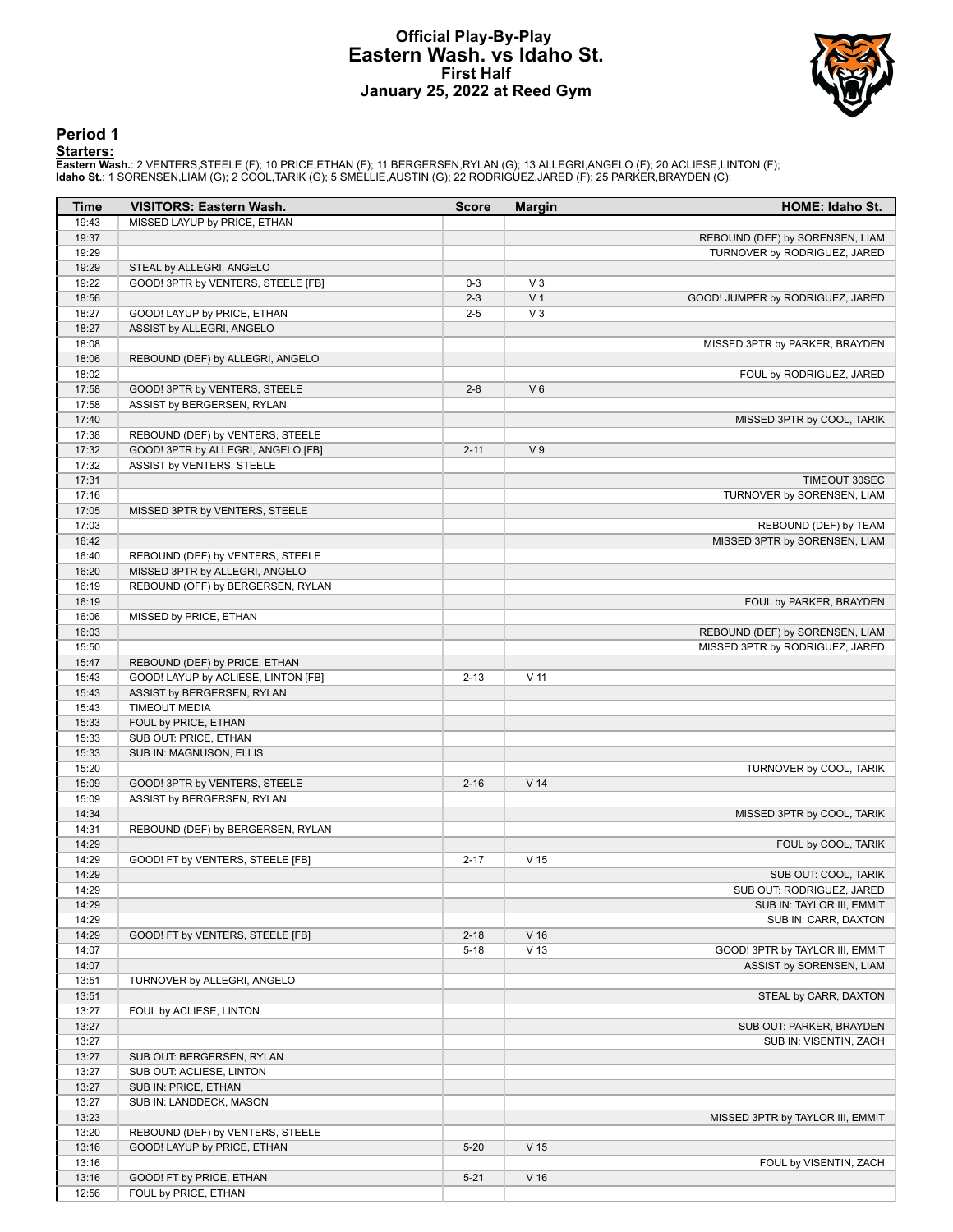| <b>Time</b>    | <b>VISITORS: Eastern Wash.</b>                               | <b>Score</b> | <b>Margin</b>   | HOME: Idaho St.                                    |
|----------------|--------------------------------------------------------------|--------------|-----------------|----------------------------------------------------|
| 12:56          |                                                              |              |                 | SUB OUT: SORENSEN, LIAM                            |
| 12:56          |                                                              |              |                 | SUB IN: COOL, TARIK                                |
| 12:56          | SUB OUT: PRICE, ETHAN                                        |              |                 |                                                    |
| 12:56<br>12:56 | SUB IN: ACLIESE, LINTON                                      | $6 - 21$     | V <sub>15</sub> | GOOD! FT by CARR, DAXTON                           |
| 12:56          |                                                              |              |                 | MISSED FT by CARR, DAXTON                          |
| 12:52          | REBOUND (DEF) by VENTERS, STEELE                             |              |                 |                                                    |
| 12:48          | GOOD! LAYUP by ACLIESE, LINTON                               | $6 - 23$     | V <sub>17</sub> |                                                    |
| 12:48          | ASSIST by MAGNUSON, ELLIS                                    |              |                 |                                                    |
| 12:27          |                                                              | $8 - 23$     | V <sub>15</sub> | GOOD! by VISENTIN, ZACH                            |
| 12:06<br>12:06 | MISSED LAYUP by ACLIESE, LINTON                              |              |                 |                                                    |
| 12:00          | REBOUND (OFF) by LANDDECK, MASON                             |              |                 | BLOCK by COOL, TARIK                               |
| 11:56          | MISSED 3PTR by LANDDECK, MASON                               |              |                 |                                                    |
| 11:56          | REBOUND (DEADB) by TEAM                                      |              |                 |                                                    |
| 11:56          | TURNOVER by TEAM                                             |              |                 |                                                    |
| 11:56          | <b>TIMEOUT MEDIA</b>                                         |              |                 |                                                    |
| 11:56          | SUB OUT: ALLEGRI, ANGELO                                     |              |                 |                                                    |
| 11:56<br>11:23 | SUB IN: BERGERSEN, RYLAN                                     |              |                 |                                                    |
| 11:23          | STEAL by LANDDECK, MASON                                     |              |                 | TURNOVER by VISENTIN, ZACH                         |
| 11:15          | GOOD! 3PTR by MAGNUSON, ELLIS [FB]                           | $8 - 26$     | V <sub>18</sub> |                                                    |
| 11:15          | ASSIST by BERGERSEN, RYLAN                                   |              |                 |                                                    |
| 10:46          |                                                              |              |                 | MISSED by VISENTIN, ZACH                           |
| 10:46          | BLOCK by VENTERS, STEELE                                     |              |                 |                                                    |
| 10:46          | REBOUND (DEF) by TEAM                                        |              |                 |                                                    |
| 10:46          |                                                              |              |                 | FOUL by VISENTIN, ZACH                             |
| 10:36<br>10:36 | GOOD! JUMPER by VENTERS, STEELE<br>ASSIST by MAGNUSON, ELLIS | $8 - 28$     | V <sub>20</sub> |                                                    |
| 10:22          |                                                              |              |                 | MISSED LAYUP by SMELLIE, AUSTIN                    |
| 10:19          | REBOUND (DEF) by VENTERS, STEELE                             |              |                 |                                                    |
| 10:14          |                                                              |              |                 | SUB OUT: VISENTIN, ZACH                            |
| 10:14          |                                                              |              |                 | SUB IN: PARKER, BRAYDEN                            |
| 10:14          |                                                              |              |                 | FOUL by PARKER, BRAYDEN                            |
| 10:14          | GOOD! FT by VENTERS, STEELE [FB]                             | $8 - 29$     | V <sub>21</sub> |                                                    |
| 10:14          |                                                              |              |                 | SUB OUT: SMELLIE, AUSTIN                           |
| 10:14<br>10:14 |                                                              |              |                 | SUB OUT: PARKER, BRAYDEN<br>SUB IN: SORENSEN, LIAM |
| 10:14          |                                                              |              |                 | SUB IN: PORTER, MALIK                              |
| 10:14          |                                                              |              |                 | SUB OUT: CARR, DAXTON                              |
| 10:14          |                                                              |              |                 | SUB IN: RODRIGUEZ, JARED                           |
| 10:14          | GOOD! FT by VENTERS, STEELE [FB]                             | $8 - 30$     | V <sub>22</sub> |                                                    |
| 10:14          | SUB OUT: ACLIESE, LINTON                                     |              |                 |                                                    |
| 10:14          | SUB IN: JONES, CASEY                                         |              |                 |                                                    |
| 09:54<br>09:54 | SUB OUT: VENTERS, STEELE                                     |              |                 | TURNOVER by PORTER, MALIK                          |
| 09:54          | SUB IN: ALLEGRI, ANGELO                                      |              |                 |                                                    |
| 09:45          | MISSED 3PTR by ALLEGRI, ANGELO                               |              |                 |                                                    |
| 09:42          | REBOUND (OFF) by ALLEGRI, ANGELO                             |              |                 |                                                    |
| 09:40          | MISSED LAYUP by ALLEGRI, ANGELO                              |              |                 |                                                    |
| 09:40          |                                                              |              |                 | BLOCK by COOL, TARIK                               |
| 09:36          | REBOUND (OFF) by BERGERSEN, RYLAN                            |              |                 |                                                    |
| 09:36<br>09:31 | GOOD! LAYUP by BERGERSEN, RYLAN                              | $8 - 32$     | V <sub>24</sub> | MISSED 3PTR by RODRIGUEZ, JARED                    |
| 09:31          | BLOCK by MAGNUSON, ELLIS                                     |              |                 |                                                    |
| 09:30          |                                                              |              |                 | REBOUND (OFF) by SORENSEN, LIAM                    |
| 09:29          | FOUL by BERGERSEN, RYLAN                                     |              |                 |                                                    |
| 09:29          |                                                              | $9 - 32$     | V <sub>23</sub> | GOOD! FT by SORENSEN, LIAM [FB]                    |
| 09:29          |                                                              | $10-32$      | V <sub>22</sub> | GOOD! FT by SORENSEN, LIAM [FB]                    |
| 08:44          | GOOD! JUMPER by LANDDECK, MASON                              | 10-34        | V <sub>24</sub> |                                                    |
| 08:36          | FOUL by LANDDECK, MASON                                      |              |                 |                                                    |
| 08:29<br>08:27 | REBOUND (DEF) by ALLEGRI, ANGELO                             |              |                 | MISSED 3PTR by TAYLOR III, EMMIT                   |
| 08:20          | TURNOVER by MAGNUSON, ELLIS                                  |              |                 |                                                    |
| 08:20          |                                                              |              |                 | STEAL by RODRIGUEZ, JARED                          |
| 08:16          | SUB OUT: MAGNUSON, ELLIS                                     |              |                 |                                                    |
| 08:16          | SUB IN: VENTERS, STEELE                                      |              |                 |                                                    |
| 08:12          |                                                              |              |                 | MISSED 3PTR by TAYLOR III, EMMIT                   |
| 08:07          | REBOUND (DEF) by LANDDECK, MASON                             |              |                 |                                                    |
| 08:07<br>08:07 |                                                              |              |                 | FOUL by COOL, TARIK                                |
| 08:07          | GOOD! FT by LANDDECK, MASON [FB]                             | $10 - 35$    | V <sub>25</sub> | SUB OUT: COOL, TARIK                               |
| 08:07          |                                                              |              |                 | SUB IN: SMELLIE, AUSTIN                            |
| 08:07          | GOOD! FT by LANDDECK, MASON [FB]                             | 10-36        | V <sub>26</sub> |                                                    |
| 08:00          |                                                              |              |                 | TURNOVER by SORENSEN, LIAM                         |
| 08:00          | STEAL by ALLEGRI, ANGELO                                     |              |                 |                                                    |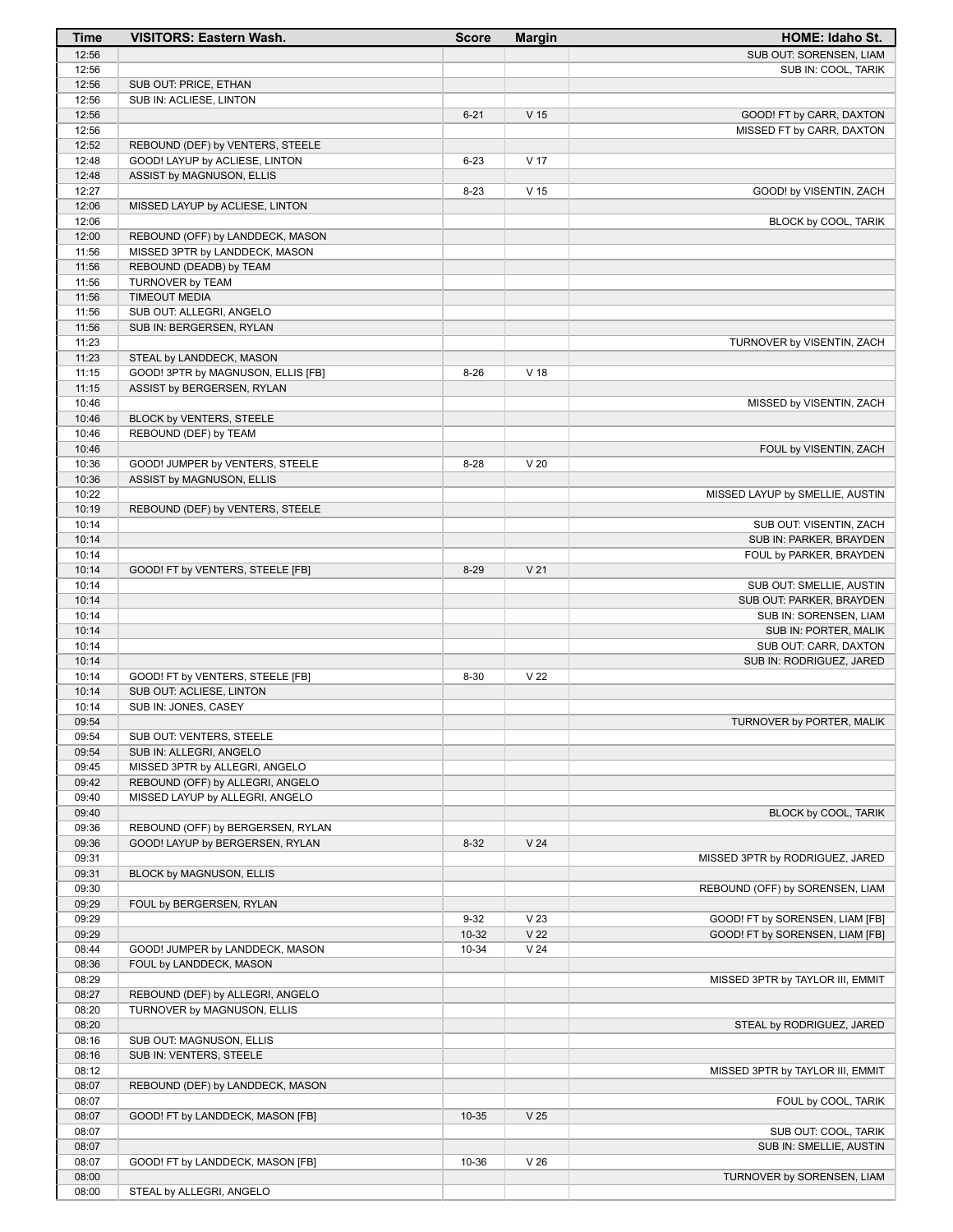| <b>Time</b>    | <b>VISITORS: Eastern Wash.</b>                                     | <b>Score</b> | <b>Margin</b>   | HOME: Idaho St.                                                  |
|----------------|--------------------------------------------------------------------|--------------|-----------------|------------------------------------------------------------------|
| 07:56          | MISSED LAYUP by VENTERS, STEELE                                    |              |                 |                                                                  |
| 07:53<br>07:38 |                                                                    | 13-36        | V <sub>23</sub> | REBOUND (DEF) by SMELLIE, AUSTIN<br>GOOD! 3PTR by SORENSEN, LIAM |
| 07:38          |                                                                    |              |                 | ASSIST by PORTER, MALIK                                          |
| 07:24          | FOUL by BERGERSEN, RYLAN                                           |              |                 |                                                                  |
| 07:24          | TURNOVER by BERGERSEN, RYLAN                                       |              |                 |                                                                  |
| 07:24          | <b>TIMEOUT MEDIA</b>                                               |              |                 |                                                                  |
| 07:24          | SUB OUT: BERGERSEN, RYLAN                                          |              |                 |                                                                  |
| 07:24          | SUB IN: ACLIESE, LINTON                                            |              |                 |                                                                  |
| 07:18<br>07:18 |                                                                    | 16-36        | V <sub>20</sub> | GOOD! 3PTR by TAYLOR III, EMMIT<br>ASSIST by SMELLIE, AUSTIN     |
| 07:02          | GOOD! LAYUP by ALLEGRI, ANGELO                                     | 16-38        | V <sub>22</sub> |                                                                  |
| 06:43          |                                                                    |              |                 | MISSED 3PTR by TAYLOR III, EMMIT                                 |
| 06:40          |                                                                    |              |                 | REBOUND (OFF) by RODRIGUEZ, JARED                                |
| 06:40          |                                                                    |              |                 | MISSED LAYUP by RODRIGUEZ, JARED                                 |
| 06:39          | REBOUND (DEF) by ACLIESE, LINTON                                   |              |                 |                                                                  |
| 06:31          | MISSED DUNK by VENTERS, STEELE                                     |              |                 |                                                                  |
| 06:28<br>06:22 |                                                                    |              |                 | REBOUND (DEF) by RODRIGUEZ, JARED                                |
| 06:19          | REBOUND (DEF) by VENTERS, STEELE                                   |              |                 | MISSED 3PTR by SMELLIE, AUSTIN                                   |
| 06:08          | MISSED JUMPER by VENTERS, STEELE                                   |              |                 |                                                                  |
| 06:08          | REBOUND (OFF) by TEAM                                              |              |                 |                                                                  |
| 06:08          |                                                                    |              |                 | FOUL by SMELLIE, AUSTIN                                          |
| 06:08          |                                                                    |              |                 | SUB OUT: RODRIGUEZ, JARED                                        |
| 06:08          |                                                                    |              |                 | SUB IN: CARR, DAXTON                                             |
| 06:08          | SUB OUT: JONES, CASEY                                              |              |                 |                                                                  |
| 06:08<br>06:08 | SUB IN: MAGNUSON, ELLIS<br>GOOD! FT by ACLIESE, LINTON             | 16-39        | V <sub>23</sub> |                                                                  |
| 06:08          |                                                                    |              |                 | SUB OUT: TAYLOR III, EMMIT                                       |
| 06:08          |                                                                    |              |                 | SUB IN: BURGIN, AJ                                               |
| 06:08          | GOOD! FT by ACLIESE, LINTON                                        | 16-40        | V <sub>24</sub> |                                                                  |
| 05:36          |                                                                    |              |                 | MISSED JUMPER by SORENSEN, LIAM                                  |
| 05:36          | BLOCK by VENTERS, STEELE                                           |              |                 |                                                                  |
| 05:36          |                                                                    |              |                 | REBOUND (DEADB) by TEAM                                          |
| 05:36<br>05:14 |                                                                    | 16-42        | V <sub>26</sub> | TURNOVER by TEAM                                                 |
| 05:14          | GOOD! JUMPER by ACLIESE, LINTON<br>ASSIST by LANDDECK, MASON       |              |                 |                                                                  |
| 04:56          |                                                                    |              |                 | MISSED JUMPER by SORENSEN, LIAM                                  |
| 04:56          |                                                                    |              |                 | REBOUND (OFF) by TEAM                                            |
| 04:56          | FOUL by VENTERS, STEELE                                            |              |                 |                                                                  |
| 04:56          |                                                                    |              |                 | MISSED FT by PORTER, MALIK                                       |
| 04:54          | REBOUND (DEF) by ACLIESE, LINTON                                   |              |                 |                                                                  |
| 04:39          | MISSED 3PTR by ACLIESE, LINTON                                     |              |                 |                                                                  |
| 04:34<br>04:30 |                                                                    |              |                 | REBOUND (DEF) by SORENSEN, LIAM<br>MISSED LAYUP by CARR, DAXTON  |
| 04:30          | BLOCK by ACLIESE, LINTON                                           |              |                 |                                                                  |
| 04:30          |                                                                    |              |                 | REBOUND (OFF) by PORTER, MALIK                                   |
| 04:30          |                                                                    | 18-42        | V <sub>24</sub> | GOOD! LAYUP by PORTER, MALIK                                     |
| 04:18          | TURNOVER by LANDDECK, MASON                                        |              |                 |                                                                  |
| 04:18          |                                                                    |              |                 | STEAL by PORTER, MALIK                                           |
| 04:04          |                                                                    |              |                 | TURNOVER by PORTER, MALIK                                        |
| 04:04<br>04:04 |                                                                    |              |                 | SUB OUT: PORTER, MALIK<br>SUB IN: BUZANGU, GEDEON                |
| 04:04          | SUB OUT: LANDDECK, MASON                                           |              |                 |                                                                  |
| 04:04          | SUB IN: GEORGE, IMHOTEP                                            |              |                 |                                                                  |
| 03:48          | GOOD! 3PTR by ACLIESE, LINTON                                      | 18-45        | V <sub>27</sub> |                                                                  |
| 03:48          | ASSIST by VENTERS, STEELE                                          |              |                 |                                                                  |
| 03:45          |                                                                    |              |                 | TIMEOUT 30SEC                                                    |
| 03:45          | <b>TIMEOUT MEDIA</b>                                               |              |                 |                                                                  |
| 03:38<br>03:36 |                                                                    |              |                 | MISSED 3PTR by BURGIN, AJ                                        |
| 03:24          |                                                                    |              |                 | REBOUND (OFF) by SMELLIE, AUSTIN<br>MISSED JUMPER by BURGIN, AJ  |
| 03:24          | BLOCK by ALLEGRI, ANGELO                                           |              |                 |                                                                  |
| 03:24          |                                                                    |              |                 | REBOUND (OFF) by TEAM                                            |
| 03:16          |                                                                    |              |                 | MISSED 3PTR by BURGIN, AJ                                        |
| 03:11          | REBOUND (DEF) by ACLIESE, LINTON                                   |              |                 |                                                                  |
| 02:53          | MISSED 3PTR by ALLEGRI, ANGELO                                     |              |                 |                                                                  |
| 02:49          |                                                                    |              |                 | REBOUND (DEF) by BUZANGU, GEDEON                                 |
| 02:35<br>02:32 |                                                                    |              |                 | MISSED 3PTR by SMELLIE, AUSTIN                                   |
| 02:24          | REBOUND (DEF) by GEORGE, IMHOTEP<br>GOOD! LAYUP by ACLIESE, LINTON | 18-47        | V <sub>29</sub> |                                                                  |
| 02:24          | ASSIST by MAGNUSON, ELLIS                                          |              |                 |                                                                  |
| 02:08          | FOUL by GEORGE, IMHOTEP                                            |              |                 |                                                                  |
| 02:08          |                                                                    |              |                 | SUB OUT: SORENSEN, LIAM                                          |
| 02:08          |                                                                    |              |                 | SUB OUT: CARR, DAXTON                                            |
| 02:08          |                                                                    |              |                 | SUB OUT: BUZANGU, GEDEON                                         |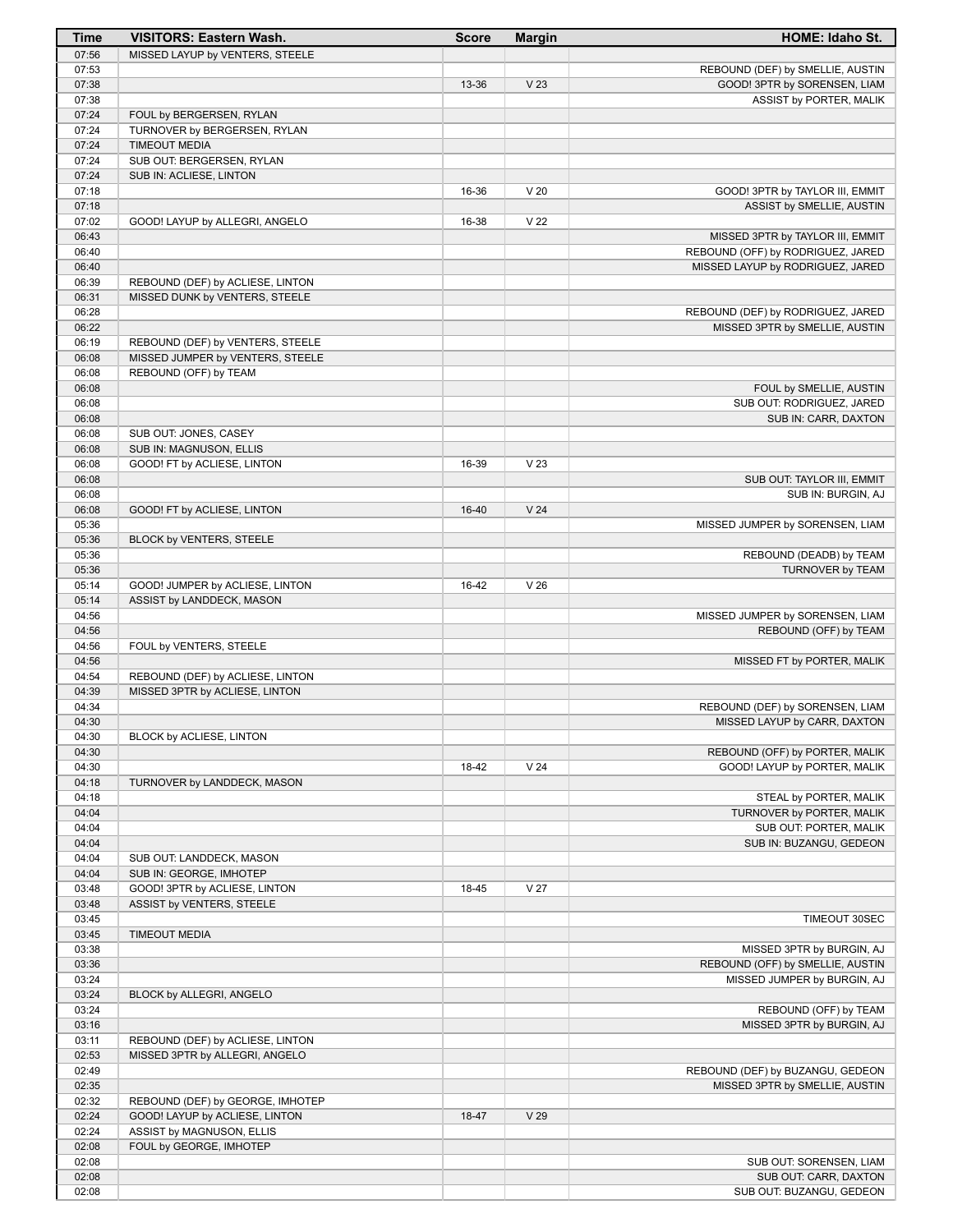| <b>Time</b> | <b>VISITORS: Eastern Wash.</b> | <b>Score</b> | <b>Margin</b>   | HOME: Idaho St.                   |
|-------------|--------------------------------|--------------|-----------------|-----------------------------------|
| 02:08       |                                |              |                 | SUB IN: COOL, TARIK               |
| 02:08       |                                |              |                 | SUB IN: PORTER, MALIK             |
| 02:08       |                                |              |                 | SUB IN: RODRIGUEZ, JARED          |
| 02:08       |                                | 19-47        | V <sub>28</sub> | GOOD! FT by SMELLIE, AUSTIN       |
| 02:08       | SUB OUT: VENTERS, STEELE       |              |                 |                                   |
| 02:08       | SUB IN: LANDDECK, MASON        |              |                 |                                   |
| 02:08       |                                | 20-47        | V <sub>27</sub> | GOOD! FT by SMELLIE, AUSTIN       |
| 01:59       |                                |              |                 | FOUL by BURGIN, AJ                |
| 01:59       | SUB OUT: ACLIESE, LINTON       |              |                 |                                   |
| 01:59       | SUB IN: JONES, CASEY           |              |                 |                                   |
| 01:59       | GOOD! FT by LANDDECK, MASON    | $20 - 48$    | V <sub>28</sub> |                                   |
| 01:59       | GOOD! FT by LANDDECK, MASON    | 20-49        | V <sub>29</sub> |                                   |
| 01:36       |                                |              |                 | MISSED LAYUP by SMELLIE, AUSTIN   |
| 01:33       |                                |              |                 | REBOUND (OFF) by SMELLIE, AUSTIN  |
| 01:33       |                                |              |                 | MISSED LAYUP by SMELLIE, AUSTIN   |
| 01:33       | REBOUND (DEF) by TEAM          |              |                 |                                   |
| 01:13       | MISSED 3PTR by LANDDECK, MASON |              |                 |                                   |
| 01:10       |                                |              |                 | REBOUND (DEF) by PORTER, MALIK    |
| 00:59       | FOUL by JONES, CASEY           |              |                 |                                   |
| 00:59       |                                |              |                 | SUB OUT: BURGIN, AJ               |
| 00:59       |                                |              |                 | SUB IN: TAYLOR III, EMMIT         |
| 00:59       |                                |              |                 | MISSED FT by PORTER, MALIK        |
| 00:59       | REBOUND (DEF) by TEAM          |              |                 |                                   |
| 00:56       | TIMEOUT 30SEC                  |              |                 |                                   |
| 00:56       |                                |              |                 | SUB OUT: PORTER, MALIK            |
| 00:56       |                                |              |                 | SUB IN: PARKER, BRAYDEN           |
| 00:56       | SUB IN: VENTERS, STEELE        |              |                 |                                   |
| 00:56       | SUB OUT: GEORGE, IMHOTEP       |              |                 |                                   |
| 00:37       | MISSED 3PTR by VENTERS, STEELE |              |                 |                                   |
| 00:34       |                                |              |                 | REBOUND (DEF) by RODRIGUEZ, JARED |
| 00:10       |                                | 22-49        | V <sub>27</sub> | GOOD! LAYUP by COOL, TARIK        |
| 00:00       |                                |              |                 | FOUL by RODRIGUEZ, JARED          |
| 00:00       | GOOD! FT by ALLEGRI, ANGELO    | 22-50        | V <sub>28</sub> |                                   |
| 00:00       | GOOD! FT by ALLEGRI, ANGELO    | 22-51        | V <sub>29</sub> |                                   |
| 00:00       |                                |              |                 | SUB OUT: RODRIGUEZ, JARED         |
| 00:00       |                                |              |                 | SUB IN: CARR, DAXTON              |
| 00:00       | SUB OUT: VENTERS, STEELE       |              |                 |                                   |
| 00:00       | SUB IN: GEORGE, IMHOTEP        |              |                 |                                   |
| 00:00       | GOOD! FT by ALLEGRI, ANGELO    | $22 - 52$    | V30             |                                   |

# **Eastern Wash. 52, Idaho St. 22**

| <b>Points (This Period)</b> | <b>EWU</b>     | <b>ISU</b>     |
|-----------------------------|----------------|----------------|
| In the Paint                | 16             |                |
| Off Turns                   | 16             |                |
| 2nd Chance                  |                |                |
| <b>Fast Break</b>           | 17             |                |
| Bench                       | 9              |                |
| Per Poss                    | 1.368<br>23/38 | 0.611<br>10/36 |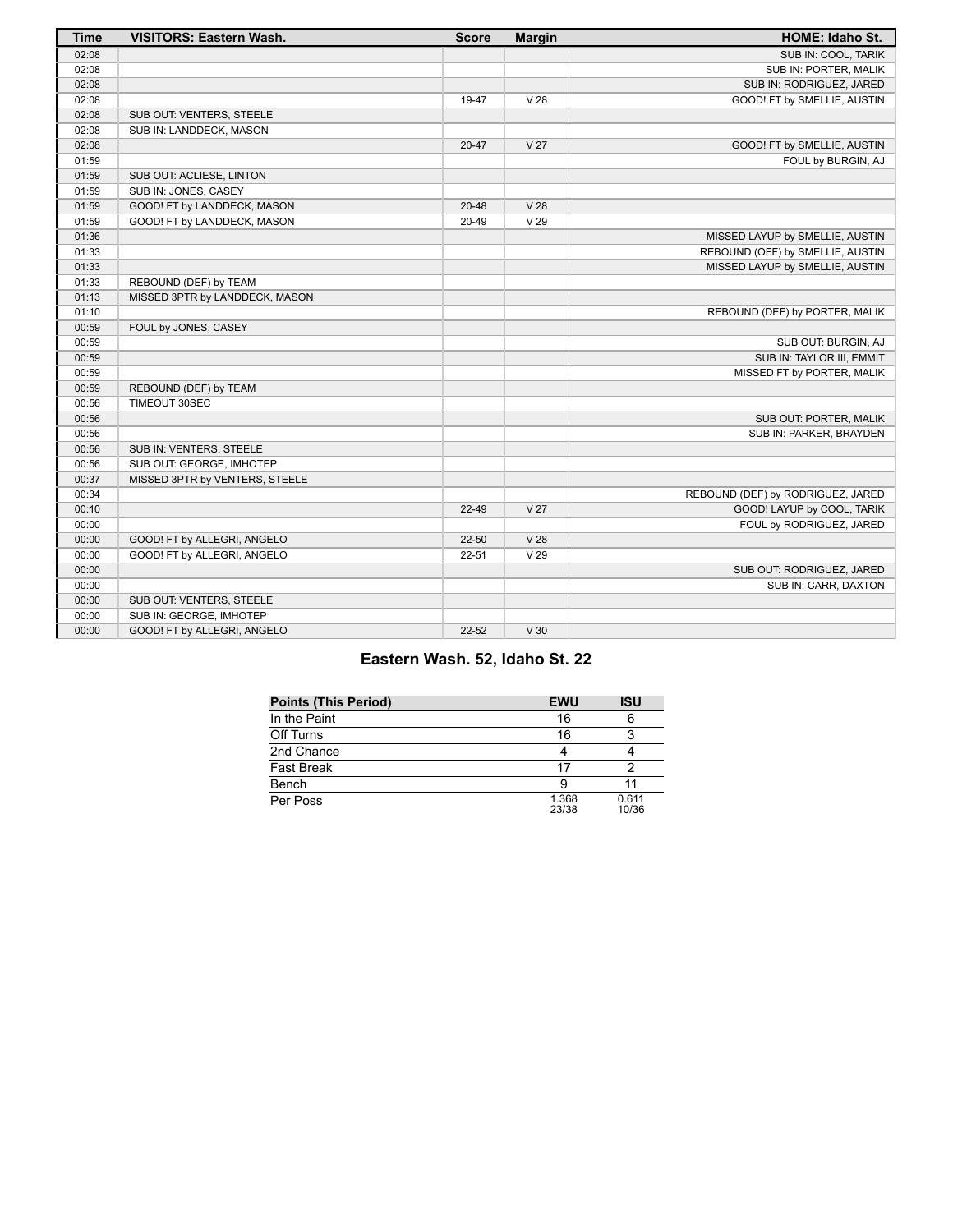# **Official Box Score Eastern Wash. vs Idaho St. Second Half Statistics Only January 25, 2022 at Reed Gym**



# **Eastern Wash. 37**

| No. | Plaver                  | S  | <b>Pts</b>    | FG.       | 3FG      | FT.      | <b>OR</b> | <b>DR</b> | <b>TR</b>      | <b>PF</b> | A        | TO.           | <b>Blk</b>   | Stl          | <b>Min</b>     | $+/-$ |
|-----|-------------------------|----|---------------|-----------|----------|----------|-----------|-----------|----------------|-----------|----------|---------------|--------------|--------------|----------------|-------|
| 02  | <b>VENTERS, STEELE</b>  | F  | 6             | $2 - 2$   | $2 - 2$  | $0 - 0$  |           | 2         | 3              | 0         |          | 0             | $\Omega$     | 0            | 8              | 8     |
| 10  | PRICE, ETHAN            | F. | 3             | $0 - 3$   | $0 - 3$  | $3 - 4$  | 0         | 2         | 2              |           | 0        | $\mathbf{0}$  | $\mathbf{0}$ | $\mathbf{0}$ | 10             | 5     |
| 11  | <b>BERGERSEN, RYLAN</b> | G  |               | $2 - 2$   | $1 - 1$  | $2 - 3$  |           | 1         | $\overline{2}$ | 0         | 2        | 0             | $\mathbf 0$  | 0            | 7              | 10    |
| 13  | ALLEGRI, ANGELO         | F  | 9             | $3 - 5$   | $3 - 5$  | $0 - 0$  |           | 1         | $\overline{2}$ | 1         | 0        | $\mathcal{P}$ | $\mathbf{0}$ | $\mathbf{0}$ | 11             | 8     |
| 20  | <b>ACLIESE, LINTON</b>  | F  | 3             | $1 - 6$   | $1 - 3$  | $0 - 0$  |           | 1         | $\overline{2}$ |           |          | 0             | $\Omega$     | 0            | 7              | 10    |
| 01  | FADAL, AUSTIN           | G  | $\Omega$      | $0 - 4$   | $0 - 0$  | $0 - 0$  | 0         | 3         | 3              | 3         | 0        |               | 0            |              | 9              | $-12$ |
| 21  | RADOCAJ, VICTOR         | F  | 2             | $1 - 1$   | $0 - 0$  | $0 - 0$  | 0         | 1         |                | 2         | 0        |               | 0            | 0            | 7              | $-7$  |
| 24  | LANDDECK, MASON         | G  | $\Omega$      | $0 - 3$   | $0 - 1$  | $0 - 0$  | $\Omega$  | 1         |                |           |          | $\Omega$      | $\Omega$     | $\Omega$     | 11             | $-14$ |
| 25  | <b>GEORGE, IMHOTEP</b>  | F. | 5             | $1 - 3$   | $0 - 1$  | $3 - 4$  | 0         | 1         |                | 3         | $\Omega$ |               | 0            | 0            | 12             | $-12$ |
| 31  | JONES, CASEY            | F. | $\mathcal{P}$ | $1 - 2$   | $0 - 1$  | $0 - 1$  | 0         | 1         |                | 1         | 0        | $\Omega$      | $\Omega$     | $\Omega$     | $\overline{7}$ | $-5$  |
| 55  | <b>MAGNUSON, ELLIS</b>  | G  | 0             | $0 - 0$   | $0 - 0$  | $0 - 0$  | 0         |           |                | 0         |          |               | $\Omega$     |              | 11             | $-11$ |
|     | <b>TEAM</b>             |    |               | $0-0$     |          |          | 3         | 3         | 6              | 0         |          | 0             |              |              |                |       |
|     | <b>TOTALS</b>           |    | 37            | $11 - 31$ | $7 - 17$ | $8 - 12$ | 7         | 18        | 25             | 13        | 6        | 6             | $\bf{0}$     |              | 2 100          |       |

| <b>Shooting By Period</b><br><b>Period</b> | FG        | FG%   | 3FG       | 3FG%      | FT.   | FT%   | Last FG Half: EWU - |
|--------------------------------------------|-----------|-------|-----------|-----------|-------|-------|---------------------|
| 2nd Half                                   | $11 - 31$ | 35%   | 7-17      | 41%       | 8-12  | 67%   |                     |
| Game                                       | $27 - 62$ | 43.5% | $13 - 31$ | $-41.9\%$ | 22-26 | 84.6% |                     |

# **Idaho St. 41**

| No. | Player                   | S  | <b>Pts</b>    | FG        | 3FG      | <b>FT</b> | <b>OR</b>    | DR. | TR.          | PF            | A        | TO           | <b>Blk</b>   | Stl      | Min            | $+/-$ |
|-----|--------------------------|----|---------------|-----------|----------|-----------|--------------|-----|--------------|---------------|----------|--------------|--------------|----------|----------------|-------|
| 01  | SORENSEN, LIAM           | G  | 5             | $2 - 4$   | 1-3      | $0-0$     | 0            | 2   | 2            |               | 0        | 0            | 0            | 0        | 12             | $-2$  |
| 02  | COOL, TARIK              | G  | 13            | $5-6$     | $2 - 3$  | $1 - 3$   | $\mathbf 1$  | 3   | 4            | 0             |          | 0            | 0            |          | 15             | 4     |
| 05  | SMELLIE, AUSTIN          | G  | 6             | $2 - 4$   | $2 - 4$  | $0-0$     | 0            | 0   | 0            | 0             | 0        | 0            | 0            | 0        | 12             | $-10$ |
| 22  | RODRIGUEZ, JARED         | F  | $\mathcal{P}$ | $1 - 2$   | $0 - 1$  | $0 - 0$   | 0            | 2   | 2            | 2             | 0        | 0            | $\mathbf{0}$ | 0        |                | 3     |
| 25  | PARKER, BRAYDEN          | С  | 0             | $0 - 1$   | $0 - 0$  | $0 - 0$   | $\mathbf{0}$ | 2   | 2            |               | 3        | 0            |              |          | 9              | $-2$  |
| 00  | <b>BURGIN, AJ</b>        | G  | 7             | $1 - 2$   | $1 - 2$  | $4 - 5$   | $\Omega$     | 1   | 1            | $\Omega$      | 0        |              |              | 0        | 5              | 4     |
| 03  | PORTER, MALIK            | F  | 2             | $1 - 1$   | $0 - 0$  | $0 - 0$   | $\mathbf{1}$ | 2   | 3            | 0             | 0        | 0            | $\Omega$     | $\Omega$ | 4              | 4     |
| 04  | <b>TAYLOR III, EMMIT</b> | G  | 3             | $1 - 5$   | $1 - 5$  | $0 - 0$   | $\Omega$     | 0   | $\mathbf{0}$ | $\Omega$      | $\Omega$ | 0            | $\mathbf{0}$ | $\Omega$ | 13             | 10    |
| 13  | CARR, DAXTON             | F  | 1             | $0 - 4$   | $0 - 4$  | $1 - 2$   | $\Omega$     | 1   | 1            | $\mathcal{P}$ | 1        | 0            | $\Omega$     | 1        | 13             | 1     |
| 24  | TAMBA, PABLO             | G  | $\mathcal{P}$ | $0 - 0$   | $0 - 0$  | $2 - 2$   | $\mathbf{0}$ | 0   | $\mathbf{0}$ | $\Omega$      | 0        |              | $\Omega$     | 0        | $\overline{4}$ | 6     |
| 32  | <b>VISENTIN, ZACH</b>    | С  | 0             | $0 - 0$   | $0 - 0$  | $0 - 0$   | $\Omega$     | 1   | 1.           |               | $\Omega$ | 0            | $\Omega$     | $\Omega$ | 3              | $-4$  |
| 34  | <b>BUZANGU, GEDEON</b>   | F. | $\Omega$      | $0 - 0$   | $0 - 0$  | $0 - 0$   | $\mathbf{0}$ |     |              | $\mathcal{P}$ | $\Omega$ | $\Omega$     |              | $\Omega$ | $\overline{4}$ | 6     |
|     | <b>TEAM</b>              |    |               | $0 - 0$   |          |           | $\Omega$     | 0   | 0            | $\Omega$      |          | 0            |              |          |                |       |
|     | <b>TOTALS</b>            |    | 41            | $13 - 29$ | $7 - 22$ | $8 - 12$  | $\mathbf 2$  | 15  | 17           | 9             | 5        | $\mathbf{2}$ | 3            | 3        | 100            |       |

| <b>Shooting By Period</b><br>Period | FG        | FG%   | 3FG       | 3FG%  | FТ        | FT%   | Last FG Half: ISU - |
|-------------------------------------|-----------|-------|-----------|-------|-----------|-------|---------------------|
| 2nd Half                            | $13 - 29$ | 45%   | 7-22      | 32%   | 8-12      | 67%   |                     |
| Game                                | $20 - 59$ | 33.9% | $10 - 39$ | 25.6% | $13 - 20$ | 65.0% |                     |

| Game Notes:                                                             | <b>Score</b> | 1st | 2 <sub>nd</sub> | <b>TOT</b> | <b>Points (This Period)</b> | <b>EWU</b>     | <b>ISU</b>     |
|-------------------------------------------------------------------------|--------------|-----|-----------------|------------|-----------------------------|----------------|----------------|
| Officials: Kevin Brill, Rick Batsell, Chad Shepherd<br>Attendance: 1042 | EWU          | 52  | 37              | 89         | In the Paint                |                |                |
|                                                                         | <b>ISU</b>   | 22  | 41              | 63         | Off Turns                   |                |                |
| Start Time: 02:00 AM                                                    |              |     |                 |            | 2nd Chance                  |                |                |
| Conference Game:                                                        |              |     |                 |            | <b>Fast Break</b>           |                |                |
|                                                                         |              |     |                 |            | Bench                       |                | 15             |
|                                                                         |              |     |                 |            | Per Poss                    | 0.974<br>15/38 | 1.206<br>17/34 |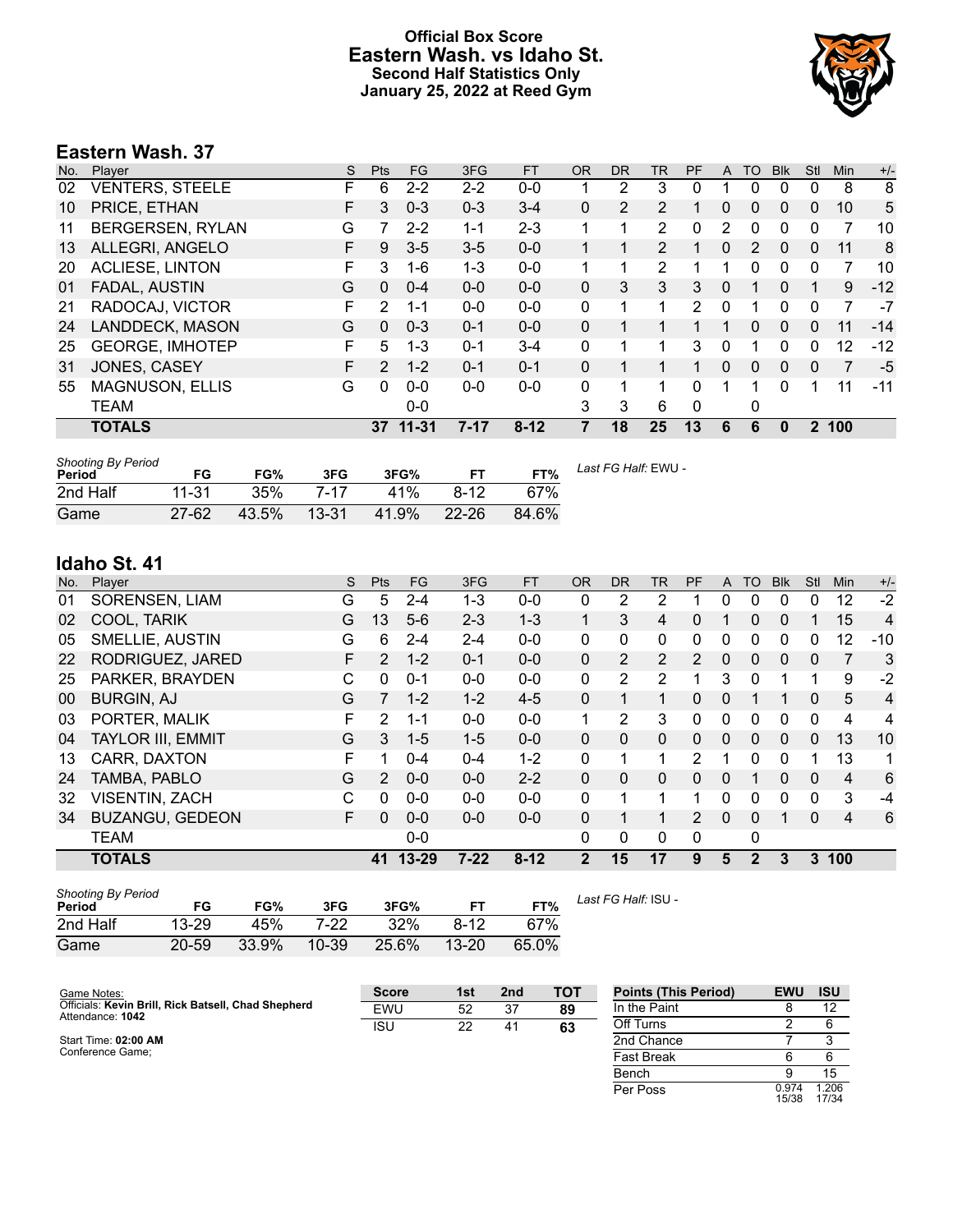### **Official Play-By-Play Eastern Wash. vs Idaho St. Second Half January 25, 2022 at Reed Gym**



#### **Period 2**

<mark>Starters:</mark><br>Eastern Wash.: 2 VENTERS,STEELE (F); 10 PRICE,ETHAN (F); 11 BERGERSEN,RYLAN (G); 13 ALLEGRI,ANGELO (F); 20 ACLIESE,LINTON (F);<br>Idaho St.: 1 SORENSEN,LIAM (G); 2 COOL,TARIK (G); 5 SMELLIE,AUSTIN (G); 22 RODRIGUE

| Time  | <b>VISITORS: Eastern Wash.</b>     | <b>Score</b> | <b>Margin</b>   | <b>HOME: Idaho St.</b>            |
|-------|------------------------------------|--------------|-----------------|-----------------------------------|
| 20:00 |                                    |              |                 | SUB OUT: TAYLOR III, EMMIT        |
| 20:00 |                                    |              |                 | SUB OUT: CARR, DAXTON             |
| 20:00 |                                    |              |                 | SUB IN: SORENSEN, LIAM            |
| 20:00 |                                    |              |                 | SUB IN: RODRIGUEZ, JARED          |
| 20:00 | SUB OUT: LANDDECK, MASON           |              |                 |                                   |
| 20:00 | SUB OUT: GEORGE, IMHOTEP           |              |                 |                                   |
| 20:00 | SUB OUT: JONES, CASEY              |              |                 |                                   |
| 20:00 | SUB OUT: MAGNUSON, ELLIS           |              |                 |                                   |
| 20:00 | SUB IN: VENTERS, STEELE            |              |                 |                                   |
| 20:00 | SUB IN: PRICE, ETHAN               |              |                 |                                   |
| 20:00 | SUB IN: BERGERSEN, RYLAN           |              |                 |                                   |
| 20:00 | SUB IN: ACLIESE, LINTON            |              |                 |                                   |
| 19:46 | MISSED 3PTR by PRICE, ETHAN        |              |                 |                                   |
| 19:44 | REBOUND (OFF) by BERGERSEN, RYLAN  |              |                 |                                   |
| 19:43 | GOOD! LAYUP by BERGERSEN, RYLAN    | 22-54        | V <sub>32</sub> |                                   |
| 19:43 |                                    |              |                 | FOUL by SORENSEN, LIAM            |
| 19:43 | MISSED FT by BERGERSEN, RYLAN      |              |                 |                                   |
| 19:41 |                                    |              |                 | REBOUND (DEF) by RODRIGUEZ, JARED |
| 19:34 |                                    |              |                 | MISSED 3PTR by RODRIGUEZ, JARED   |
| 19:30 | REBOUND (DEF) by ACLIESE, LINTON   |              |                 |                                   |
| 19:22 | GOOD! 3PTR by ACLIESE, LINTON      | 22-57        | V <sub>35</sub> |                                   |
| 19:22 | ASSIST by BERGERSEN, RYLAN         |              |                 |                                   |
| 19:05 | FOUL by PRICE, ETHAN               |              |                 |                                   |
| 19:05 |                                    | 23-57        | V34             | GOOD! FT by COOL, TARIK           |
| 19:05 |                                    |              |                 | MISSED FT by COOL, TARIK          |
| 19:00 | REBOUND (DEF) by TEAM              |              |                 |                                   |
| 18:59 |                                    |              |                 | FOUL by RODRIGUEZ, JARED          |
| 18:39 |                                    |              |                 | SUB OUT: RODRIGUEZ, JARED         |
| 18:39 |                                    |              |                 | SUB IN: CARR, DAXTON              |
| 18:30 | MISSED 3PTR by PRICE, ETHAN        |              |                 |                                   |
| 18:28 | REBOUND (OFF) by ALLEGRI, ANGELO   |              |                 |                                   |
| 18:23 | MISSED 3PTR by ACLIESE, LINTON     |              |                 |                                   |
| 18:23 |                                    |              |                 | BLOCK by PARKER, BRAYDEN          |
| 18:22 | REBOUND (OFF) by TEAM              |              |                 |                                   |
| 18:21 | MISSED LAYUP by ACLIESE, LINTON    |              |                 |                                   |
| 18:19 |                                    |              |                 | REBOUND (DEF) by CARR, DAXTON     |
| 18:17 | FOUL by ACLIESE, LINTON            |              |                 |                                   |
| 18:17 |                                    | 26-57        | V <sub>31</sub> | GOOD! 3PTR by SMELLIE, AUSTIN     |
| 18:17 |                                    |              |                 | ASSIST by PARKER, BRAYDEN         |
| 18:04 | GOOD! 3PTR by ALLEGRI, ANGELO      | 26-60        | V <sub>34</sub> |                                   |
| 18:04 | ASSIST by ACLIESE, LINTON          |              |                 |                                   |
| 17:44 |                                    | 29-60        | V <sub>31</sub> | GOOD! 3PTR by SMELLIE, AUSTIN     |
| 17:44 |                                    |              |                 | ASSIST by PARKER, BRAYDEN         |
| 17:31 | GOOD! 3PTR by BERGERSEN, RYLAN     | 29-63        | V <sub>34</sub> |                                   |
| 17:20 |                                    |              |                 | MISSED 3PTR by SMELLIE, AUSTIN    |
| 17:15 | REBOUND (DEF) by PRICE, ETHAN      |              |                 |                                   |
| 17:14 | GOOD! 3PTR by VENTERS, STEELE [FB] | 29-66        | V 37            |                                   |
| 16:42 |                                    | 32-66        | V34             | GOOD! 3PTR by SORENSEN, LIAM      |
| 16:28 | GOOD! 3PTR by ALLEGRI, ANGELO      | 32-69        | V 37            |                                   |
| 16:28 | ASSIST by VENTERS, STEELE          |              |                 |                                   |
| 16:14 |                                    | 34-69        | V <sub>35</sub> | GOOD! LAYUP by SORENSEN, LIAM     |
| 16:14 |                                    |              |                 | ASSIST by PARKER, BRAYDEN         |
| 16:14 |                                    |              |                 | TIMEOUT 30SEC                     |
| 16:14 | <b>TIMEOUT MEDIA</b>               |              |                 |                                   |
| 15:56 | MISSED 3PTR by ALLEGRI, ANGELO     |              |                 |                                   |
| 15:53 |                                    |              |                 | REBOUND (DEF) by SORENSEN, LIAM   |
| 15:46 |                                    |              |                 | MISSED by PARKER, BRAYDEN         |
| 15:43 | REBOUND (DEF) by ALLEGRI, ANGELO   |              |                 |                                   |
| 15:38 | TURNOVER by ALLEGRI, ANGELO        |              |                 |                                   |
| 15:38 |                                    |              |                 | STEAL by PARKER, BRAYDEN          |
| 15:31 |                                    |              |                 | MISSED 3PTR by SORENSEN, LIAM     |
| 15:29 | REBOUND (DEF) by PRICE, ETHAN      |              |                 |                                   |
| 15:11 |                                    |              |                 | FOUL by PARKER, BRAYDEN           |
| 15:11 | <b>TIMEOUT MEDIA</b>               |              |                 |                                   |
| 15:11 | GOOD! FT by BERGERSEN, RYLAN       | 34-70        | V36             |                                   |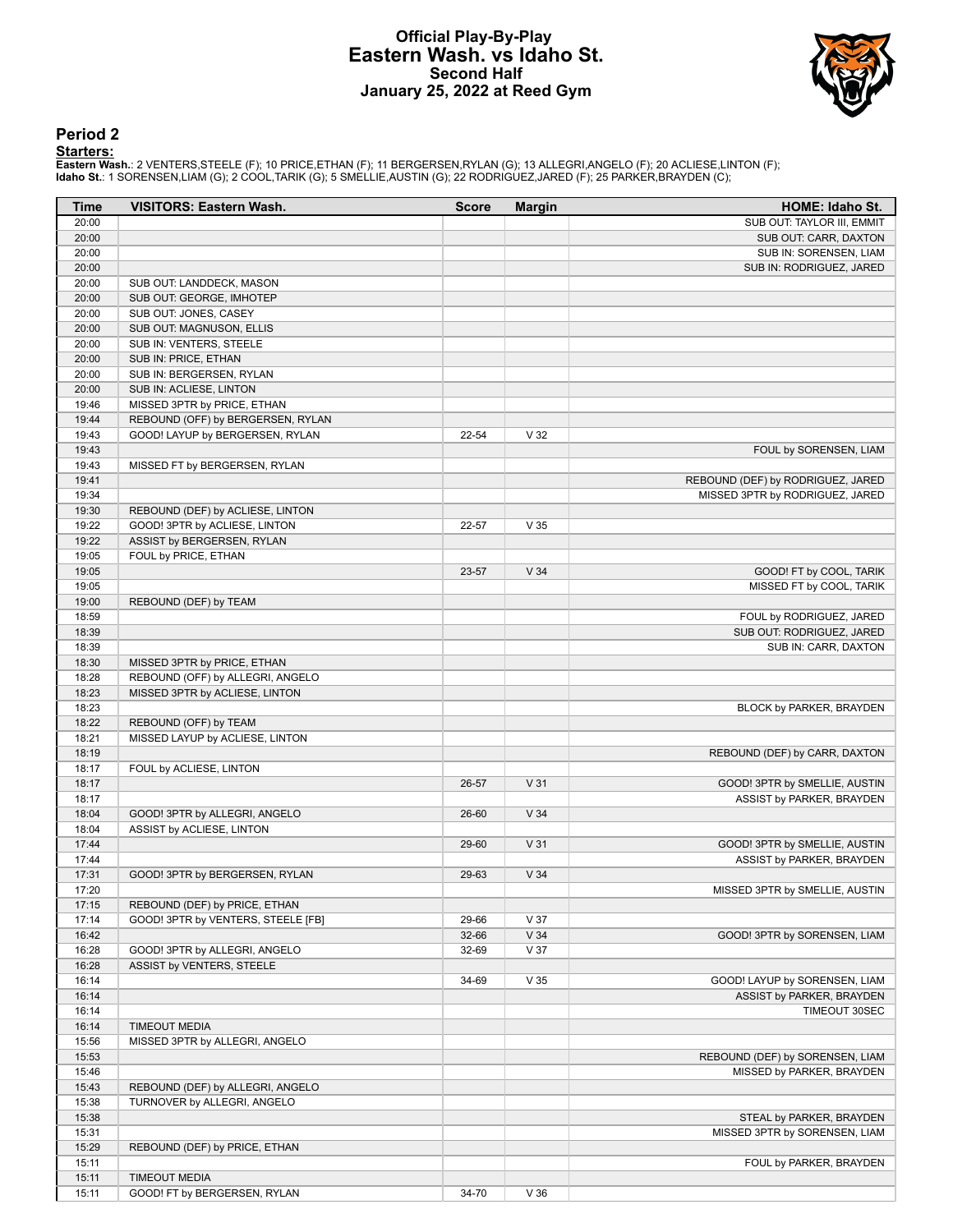| Time           | <b>VISITORS: Eastern Wash.</b>     | <b>Score</b> | <b>Margin</b>   | HOME: Idaho St.                  |
|----------------|------------------------------------|--------------|-----------------|----------------------------------|
| 15:11          |                                    |              |                 | SUB OUT: PARKER, BRAYDEN         |
| 15:11          |                                    |              |                 | SUB IN: VISENTIN, ZACH           |
| 15:11          | GOOD! FT by BERGERSEN, RYLAN       | $34 - 71$    | V 37            |                                  |
| 14:51          |                                    |              |                 | MISSED 3PTR by CARR, DAXTON      |
| 14:49<br>14:43 |                                    |              |                 | REBOUND (OFF) by COOL, TARIK     |
| 14:41          | REBOUND (DEF) by TEAM              |              |                 | MISSED 3PTR by SMELLIE, AUSTIN   |
| 14:41          |                                    |              |                 | SUB OUT: COOL, TARIK             |
| 14:41          |                                    |              |                 | SUB IN: TAYLOR III, EMMIT        |
| 14:25          | MISSED 3PTR by ALLEGRI, ANGELO     |              |                 |                                  |
| 14:21          | REBOUND (OFF) by ACLIESE, LINTON   |              |                 |                                  |
| 14:21          | MISSED LAYUP by ACLIESE, LINTON    |              |                 |                                  |
| 14:20          |                                    |              |                 | REBOUND (DEF) by VISENTIN, ZACH  |
| 14:07          |                                    |              |                 | MISSED 3PTR by SORENSEN, LIAM    |
| 14:02          | REBOUND (DEF) by BERGERSEN, RYLAN  |              |                 |                                  |
| 13:53          | MISSED 3PTR by ACLIESE, LINTON     |              |                 |                                  |
| 13:49          | REBOUND (OFF) by VENTERS, STEELE   |              |                 |                                  |
| 13:42          | GOOD! 3PTR by VENTERS, STEELE      | 34-74        | $V$ 40          |                                  |
| 13:42          | ASSIST by BERGERSEN, RYLAN         |              |                 |                                  |
| 13:21          |                                    |              |                 | MISSED 3PTR by TAYLOR III, EMMIT |
| 13:19          | REBOUND (DEF) by VENTERS, STEELE   |              |                 |                                  |
| 13:03          | MISSED JUMPER by ACLIESE, LINTON   |              |                 |                                  |
| 13:00          |                                    |              |                 | REBOUND (DEF) by SORENSEN, LIAM  |
| 12:49          |                                    |              |                 | MISSED 3PTR by CARR, DAXTON      |
| 12:46<br>12:34 | REBOUND (DEF) by VENTERS, STEELE   |              |                 |                                  |
| 12:34          | SUB OUT: BERGERSEN, RYLAN          |              |                 | FOUL by CARR, DAXTON             |
| 12:34          | SUB OUT: ACLIESE, LINTON           |              |                 |                                  |
| 12:34          | SUB IN: LANDDECK, MASON            |              |                 |                                  |
| 12:34          | SUB IN: MAGNUSON, ELLIS            |              |                 |                                  |
| 12:24          |                                    |              |                 | FOUL by VISENTIN, ZACH           |
| 12:24          | MISSED FT by PRICE, ETHAN          |              |                 |                                  |
| 12:24          | REBOUND (DEADB) by TEAM            |              |                 |                                  |
| 12:24          |                                    |              |                 | SUB OUT: SORENSEN, LIAM          |
| 12:24          |                                    |              |                 | SUB OUT: CARR, DAXTON            |
| 12:24          |                                    |              |                 | SUB OUT: VISENTIN, ZACH          |
| 12:24          |                                    |              |                 | SUB IN: COOL, TARIK              |
| 12:24          |                                    |              |                 | SUB IN: RODRIGUEZ, JARED         |
| 12:24          |                                    |              |                 | SUB IN: PARKER, BRAYDEN          |
| 12:24          | GOOD! FT by PRICE, ETHAN           | 34-75        | $V$ 41          |                                  |
| 12:03<br>11:44 | TURNOVER by ALLEGRI, ANGELO        | 37-75        | V 38            | GOOD! 3PTR by TAYLOR III, EMMIT  |
| 11:44          | <b>TIMEOUT MEDIA</b>               |              |                 |                                  |
| 11:44          | SUB OUT: VENTERS, STEELE           |              |                 |                                  |
| 11:44          | SUB IN: GEORGE, IMHOTEP            |              |                 |                                  |
| 11:19          |                                    | 39-75        | V36             | GOOD! LAYUP by COOL, TARIK       |
| 11:10          |                                    |              |                 | FOUL by RODRIGUEZ, JARED         |
| 11:10          | GOOD! FT by PRICE, ETHAN           | 39-76        | V 37            |                                  |
| 11:10          |                                    |              |                 | SUB OUT: RODRIGUEZ, JARED        |
| 11:10          |                                    |              |                 | SUB IN: CARR, DAXTON             |
| 11:10          | GOOD! FT by PRICE, ETHAN           | 39-77        | V38             |                                  |
| 10:58          |                                    | 42-77        | V <sub>35</sub> | GOOD! 3PTR by COOL, TARIK        |
| 10:40          | MISSED 3PTR by PRICE, ETHAN        |              |                 |                                  |
| 10:37          |                                    |              |                 | REBOUND (DEF) by COOL, TARIK     |
| 10:26          |                                    |              |                 | MISSED 3PTR by TAYLOR III, EMMIT |
| 10:23          | REBOUND (DEF) by LANDDECK, MASON   |              |                 |                                  |
| 10:11          | SUB OUT: PRICE, ETHAN              |              |                 |                                  |
| 10:11          | SUB IN: JONES, CASEY               |              |                 |                                  |
| 09:57<br>09:57 | MISSED 3PTR by LANDDECK, MASON     |              |                 | REBOUND (DEF) by PARKER, BRAYDEN |
| 09:57          | FOUL by JONES, CASEY               |              |                 |                                  |
| 09:44          | FOUL by GEORGE, IMHOTEP            |              |                 |                                  |
| 09:30          |                                    |              |                 | MISSED 3PTR by CARR, DAXTON      |
| 09:27          | REBOUND (DEF) by MAGNUSON, ELLIS   |              |                 |                                  |
| 09:23          | GOOD! 3PTR by ALLEGRI, ANGELO [FB] | 42-80        | V <sub>38</sub> |                                  |
| 09:23          | ASSIST by MAGNUSON, ELLIS          |              |                 |                                  |
| 09:18          | FOUL by ALLEGRI, ANGELO            |              |                 |                                  |
| 08:59          |                                    |              |                 | MISSED 3PTR by CARR, DAXTON      |
| 08:58          | REBOUND (DEF) by TEAM              |              |                 |                                  |
| 08:58          |                                    |              |                 | SUB OUT: SMELLIE, AUSTIN         |
| 08:58          |                                    |              |                 | SUB IN: SORENSEN, LIAM           |
| 08:58          | SUB OUT: ALLEGRI, ANGELO           |              |                 |                                  |
| 08:58          | SUB IN: FADAL, AUSTIN              |              |                 |                                  |
| 08:49          | TURNOVER by MAGNUSON, ELLIS        |              |                 |                                  |
| 08:49          |                                    |              |                 | STEAL by CARR, DAXTON            |
| 08:43          |                                    | 44-80        | V36             | GOOD! LAYUP by COOL, TARIK [FB]  |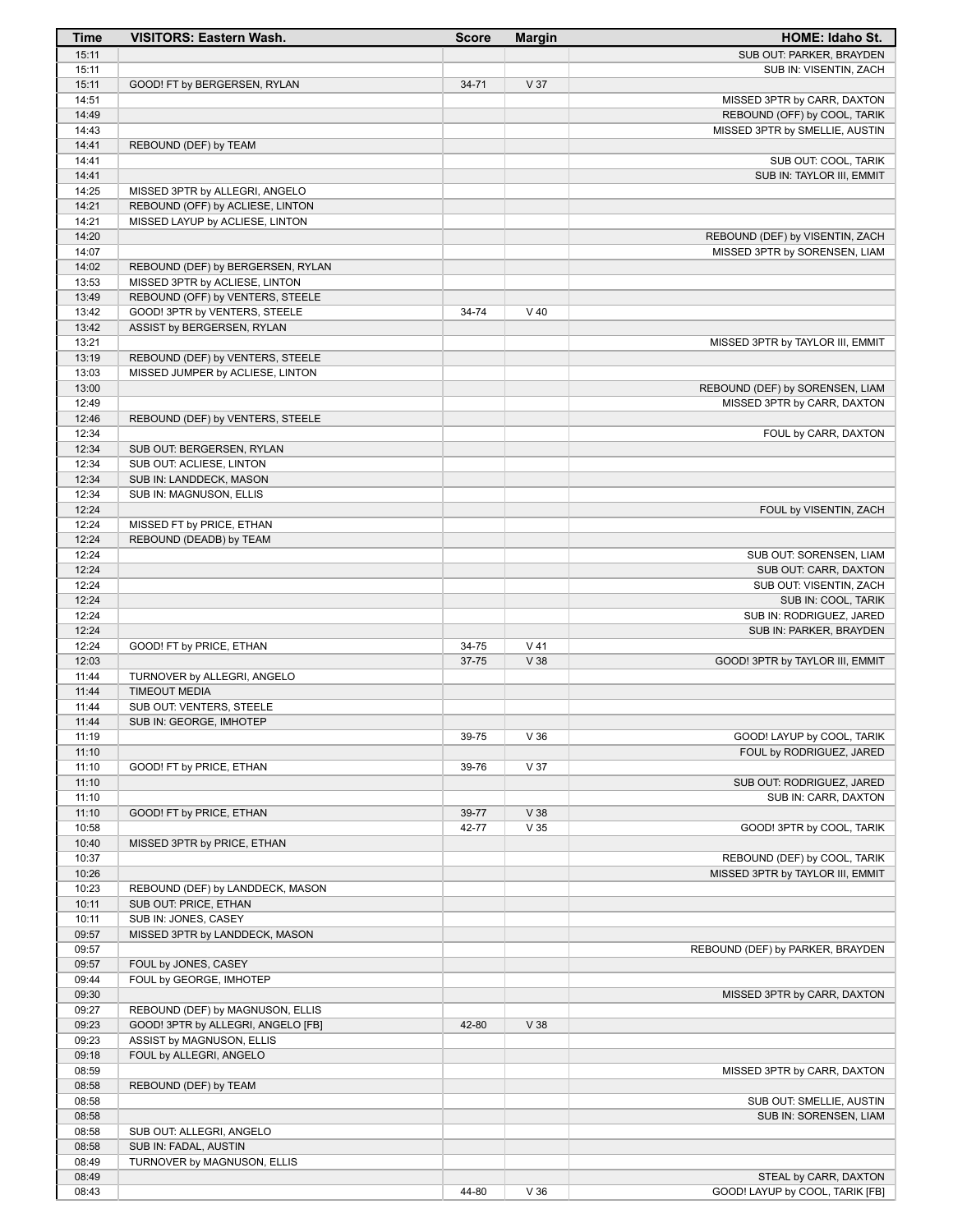| Time           | <b>VISITORS: Eastern Wash.</b>                  | <b>Score</b> | <b>Margin</b>   | <b>HOME: Idaho St.</b>                                |
|----------------|-------------------------------------------------|--------------|-----------------|-------------------------------------------------------|
| 08:43          |                                                 |              |                 | ASSIST by CARR, DAXTON                                |
| 08:21          | MISSED JUMPER by LANDDECK, MASON                |              |                 |                                                       |
| 08:21          | REBOUND (OFF) by TEAM                           |              |                 |                                                       |
| 08:21          |                                                 |              |                 | FOUL by CARR, DAXTON                                  |
| 08:21          | MISSED FT by JONES, CASEY                       |              |                 |                                                       |
| 08:20          |                                                 |              |                 | REBOUND (DEF) by PARKER, BRAYDEN                      |
| 07:56<br>07:56 | FOUL by GEORGE, IMHOTEP<br><b>TIMEOUT MEDIA</b> |              |                 |                                                       |
| 07:56          |                                                 |              |                 | SUB OUT: PARKER, BRAYDEN                              |
| 07:56          |                                                 |              |                 | SUB IN: PORTER, MALIK                                 |
| 07:42          |                                                 |              |                 | MISSED 3PTR by TAYLOR III, EMMIT                      |
| 07:37          | REBOUND (DEF) by FADAL, AUSTIN                  |              |                 |                                                       |
| 07:14          | MISSED JUMPER by FADAL, AUSTIN                  |              |                 |                                                       |
| 07:11          |                                                 |              |                 | REBOUND (DEF) by COOL, TARIK                          |
| 07:06          |                                                 | 46-80        | V <sub>34</sub> | GOOD! LAYUP by PORTER, MALIK                          |
| 07:06          |                                                 |              |                 | ASSIST by COOL, TARIK                                 |
| 06:47          | MISSED 3PTR by GEORGE, IMHOTEP                  |              |                 |                                                       |
| 06:43          |                                                 |              |                 | REBOUND (DEF) by COOL, TARIK                          |
| 06:38          | FOUL by GEORGE, IMHOTEP                         |              |                 |                                                       |
| 06:38          |                                                 | 47-80        | V <sub>33</sub> | GOOD! FT by CARR, DAXTON                              |
| 06:38<br>06:38 | SUB OUT: MAGNUSON, ELLIS                        |              |                 |                                                       |
| 06:38          | SUB IN: RADOCAJ, VICTOR                         |              |                 | MISSED FT by CARR, DAXTON                             |
| 06:36          | REBOUND (DEF) by JONES, CASEY                   |              |                 |                                                       |
| 06:15          | GOOD! LAYUP by GEORGE, IMHOTEP                  | 47-82        | V <sub>35</sub> |                                                       |
| 06:07          |                                                 |              |                 | MISSED 3PTR by TAYLOR III, EMMIT                      |
| 06:04          |                                                 |              |                 | REBOUND (OFF) by PORTER, MALIK                        |
| 05:51          |                                                 | 50-82        | V <sub>32</sub> | GOOD! 3PTR by COOL, TARIK                             |
| 05:41          | TURNOVER by RADOCAJ, VICTOR                     |              |                 |                                                       |
| 05:41          |                                                 |              |                 | STEAL by COOL, TARIK                                  |
| 05:36          |                                                 | 52-82        | V <sub>30</sub> | GOOD! LAYUP by COOL, TARIK [FB]                       |
| 05:20          | MISSED 3PTR by JONES, CASEY                     |              |                 |                                                       |
| 05:17          |                                                 |              |                 | REBOUND (DEF) by PORTER, MALIK                        |
| 05:12          |                                                 |              |                 | MISSED 3PTR by COOL, TARIK                            |
| 05:10          | REBOUND (DEF) by FADAL, AUSTIN                  |              |                 |                                                       |
| 05:05          | MISSED LAYUP by FADAL, AUSTIN                   |              |                 |                                                       |
| 05:02<br>04:54 |                                                 |              |                 | REBOUND (DEF) by PORTER, MALIK                        |
| 04:54          |                                                 |              |                 | SUB OUT: SORENSEN, LIAM<br>SUB OUT: TAYLOR III, EMMIT |
| 04:54          |                                                 |              |                 | SUB OUT: CARR, DAXTON                                 |
| 04:54          |                                                 |              |                 | SUB IN: BURGIN, AJ                                    |
| 04:54          |                                                 |              |                 | SUB IN: SMELLIE, AUSTIN                               |
| 04:54          |                                                 |              |                 | SUB IN: RODRIGUEZ, JARED                              |
| 04:54          | SUB OUT: JONES, CASEY                           |              |                 |                                                       |
| 04:54          | SUB IN: MAGNUSON, ELLIS                         |              |                 |                                                       |
| 04:53          | FOUL by LANDDECK, MASON                         |              |                 |                                                       |
| 04:52          |                                                 |              |                 | MISSED FT by BURGIN, AJ                               |
| 04:49          | REBOUND (DEF) by FADAL, AUSTIN                  |              |                 |                                                       |
| 04:35          | GOOD! DUNK by RADOCAJ, VICTOR                   | 52-84        | V <sub>32</sub> |                                                       |
| 04:35          | ASSIST by LANDDECK, MASON                       |              |                 |                                                       |
| 04:06          | FOUL by FADAL, AUSTIN                           |              |                 |                                                       |
| 04:05<br>04:03 | REBOUND (DEF) by RADOCAJ, VICTOR                |              |                 | MISSED FT by COOL, TARIK                              |
| 03:56          | MISSED JUMPER by LANDDECK, MASON                |              |                 |                                                       |
| 03:55          |                                                 |              |                 | REBOUND (DEF) by RODRIGUEZ, JARED                     |
| 03:55          | <b>TIMEOUT MEDIA</b>                            |              |                 |                                                       |
| 03:55          |                                                 |              |                 | SUB OUT: PORTER, MALIK                                |
| 03:55          |                                                 |              |                 | SUB OUT: SMELLIE, AUSTIN                              |
| 03:55          |                                                 |              |                 | SUB IN: TAMBA, PABLO                                  |
| 03:55          |                                                 |              |                 | SUB IN: BUZANGU, GEDEON                               |
| 03:28          | FOUL by RADOCAJ, VICTOR                         |              |                 |                                                       |
| 03:28          |                                                 | 53-84        | V <sub>31</sub> | GOOD! FT by BURGIN, AJ                                |
| 03:28          |                                                 | 54-84        | V <sub>30</sub> | GOOD! FT by BURGIN, AJ                                |
| 02:58          | MISSED JUMPER by FADAL, AUSTIN                  |              |                 |                                                       |
| 02:58          |                                                 |              |                 | BLOCK by BUZANGU, GEDEON                              |
| 02:54          |                                                 |              |                 | REBOUND (DEF) by BUZANGU, GEDEON                      |
| 02:52          |                                                 |              |                 | TURNOVER by BURGIN, AJ                                |
| 02:52          | STEAL by MAGNUSON, ELLIS                        |              |                 |                                                       |
| 02:45<br>02:45 | MISSED LAYUP by GEORGE, IMHOTEP                 |              |                 | REBOUND (DEF) by BURGIN, AJ                           |
| 02:45          | FOUL by RADOCAJ, VICTOR                         |              |                 |                                                       |
| 02:45          |                                                 | 55-84        | V <sub>29</sub> | GOOD! FT by BURGIN, AJ [FB]                           |
| 02:45          |                                                 |              |                 | SUB OUT: COOL, TARIK                                  |
| 02:45          |                                                 |              |                 | SUB IN: TAYLOR III, EMMIT                             |
| 02:45          |                                                 | 56-84        | V <sub>28</sub> | GOOD! FT by BURGIN, AJ [FB]                           |
| 02:30          |                                                 |              |                 | FOUL by BUZANGU, GEDEON                               |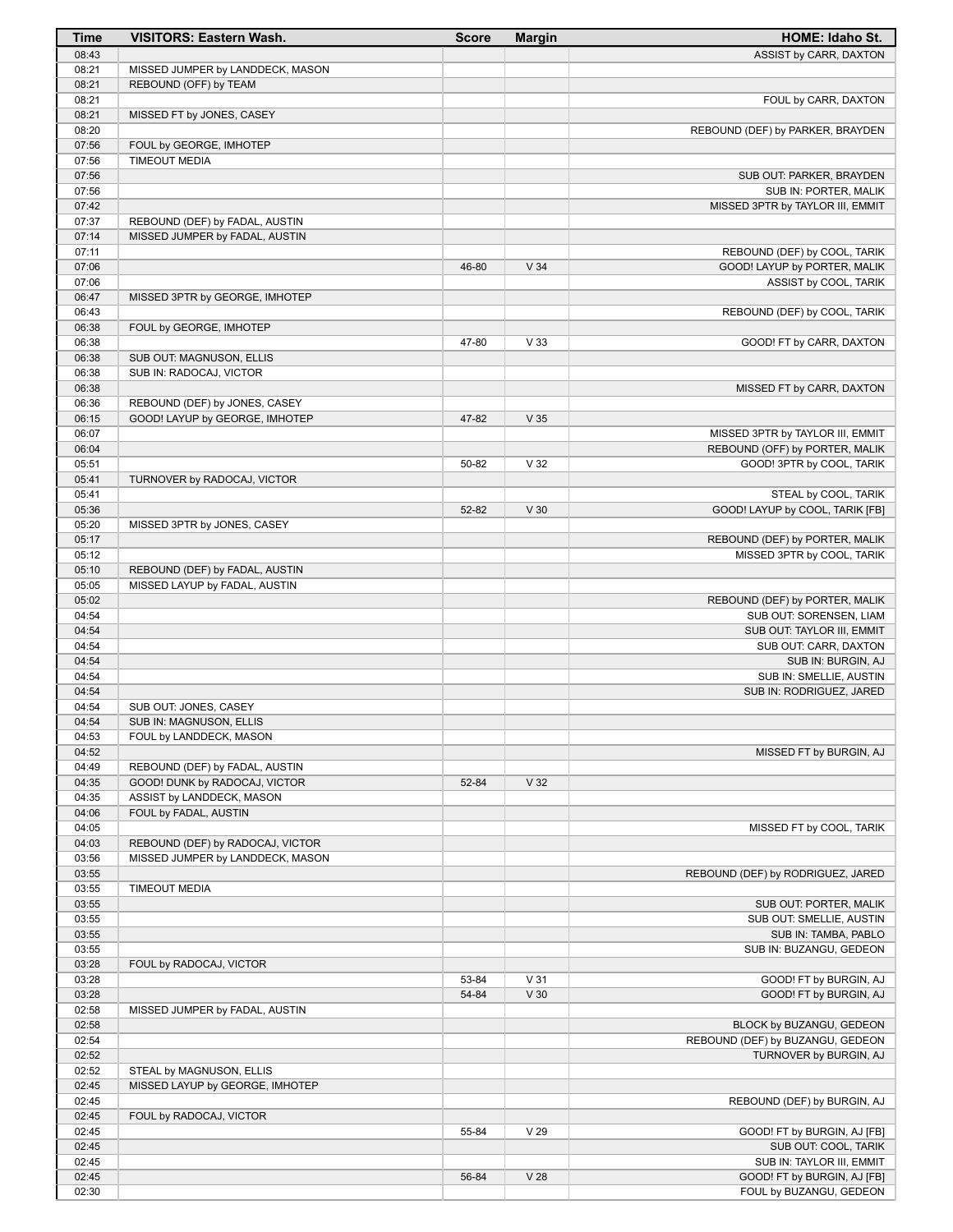| Time  | <b>VISITORS: Eastern Wash.</b>   | <b>Score</b> | <b>Margin</b>   | <b>HOME: Idaho St.</b>          |
|-------|----------------------------------|--------------|-----------------|---------------------------------|
| 02:30 | MISSED FT by GEORGE, IMHOTEP     |              |                 |                                 |
| 02:30 | REBOUND (DEADB) by TEAM          |              |                 |                                 |
| 02:30 | GOOD! FT by GEORGE, IMHOTEP      | 56-85        | V <sub>29</sub> |                                 |
| 02:18 |                                  | 58-85        | V <sub>27</sub> | GOOD! LAYUP by RODRIGUEZ, JARED |
| 01:55 |                                  |              |                 | FOUL by BUZANGU, GEDEON         |
| 01:55 | GOOD! FT by GEORGE, IMHOTEP      | 58-86        | V <sub>28</sub> |                                 |
| 01:55 | GOOD! FT by GEORGE, IMHOTEP      | 58-87        | V <sub>29</sub> |                                 |
| 01:38 |                                  | 61-87        | V <sub>26</sub> | GOOD! 3PTR by BURGIN, AJ        |
| 01:19 | FOUL by FADAL, AUSTIN            |              |                 |                                 |
| 01:19 | TURNOVER by FADAL, AUSTIN        |              |                 |                                 |
| 01:06 |                                  |              |                 | TURNOVER by TAMBA, PABLO        |
| 01:06 | STEAL by FADAL, AUSTIN           |              |                 |                                 |
| 01:02 | MISSED LAYUP by FADAL, AUSTIN    |              |                 |                                 |
| 01:02 |                                  |              |                 | BLOCK by BURGIN, AJ             |
| 01:02 | REBOUND (OFF) by TEAM            |              |                 |                                 |
| 00:37 | SUB OUT: LANDDECK, MASON         |              |                 |                                 |
| 00:37 | SUB IN: JONES, CASEY             |              |                 |                                 |
| 00:36 | GOOD! JUMPER by JONES, CASEY     | 61-89        | V <sub>28</sub> |                                 |
| 00:29 | FOUL by FADAL, AUSTIN            |              |                 |                                 |
| 00:29 |                                  | 62-89        | V <sub>27</sub> | GOOD! FT by TAMBA, PABLO        |
| 00:29 |                                  | 63-89        | V <sub>26</sub> | GOOD! FT by TAMBA, PABLO        |
| 00:08 | TURNOVER by GEORGE, IMHOTEP      |              |                 |                                 |
| 00:02 |                                  |              |                 | MISSED 3PTR by BURGIN, AJ       |
| 00:00 | REBOUND (DEF) by GEORGE, IMHOTEP |              |                 |                                 |

# **Eastern Wash. 89, Idaho St. 63**

| <b>Points (This Period)</b> | <b>EWU</b>     | ISU            |
|-----------------------------|----------------|----------------|
| In the Paint                |                | 12             |
| Off Turns                   | っ              |                |
| 2nd Chance                  |                |                |
| <b>Fast Break</b>           | 6              |                |
| Bench                       | 9              | 15             |
| Per Poss                    | 0.974<br>15/38 | 1.206<br>17/34 |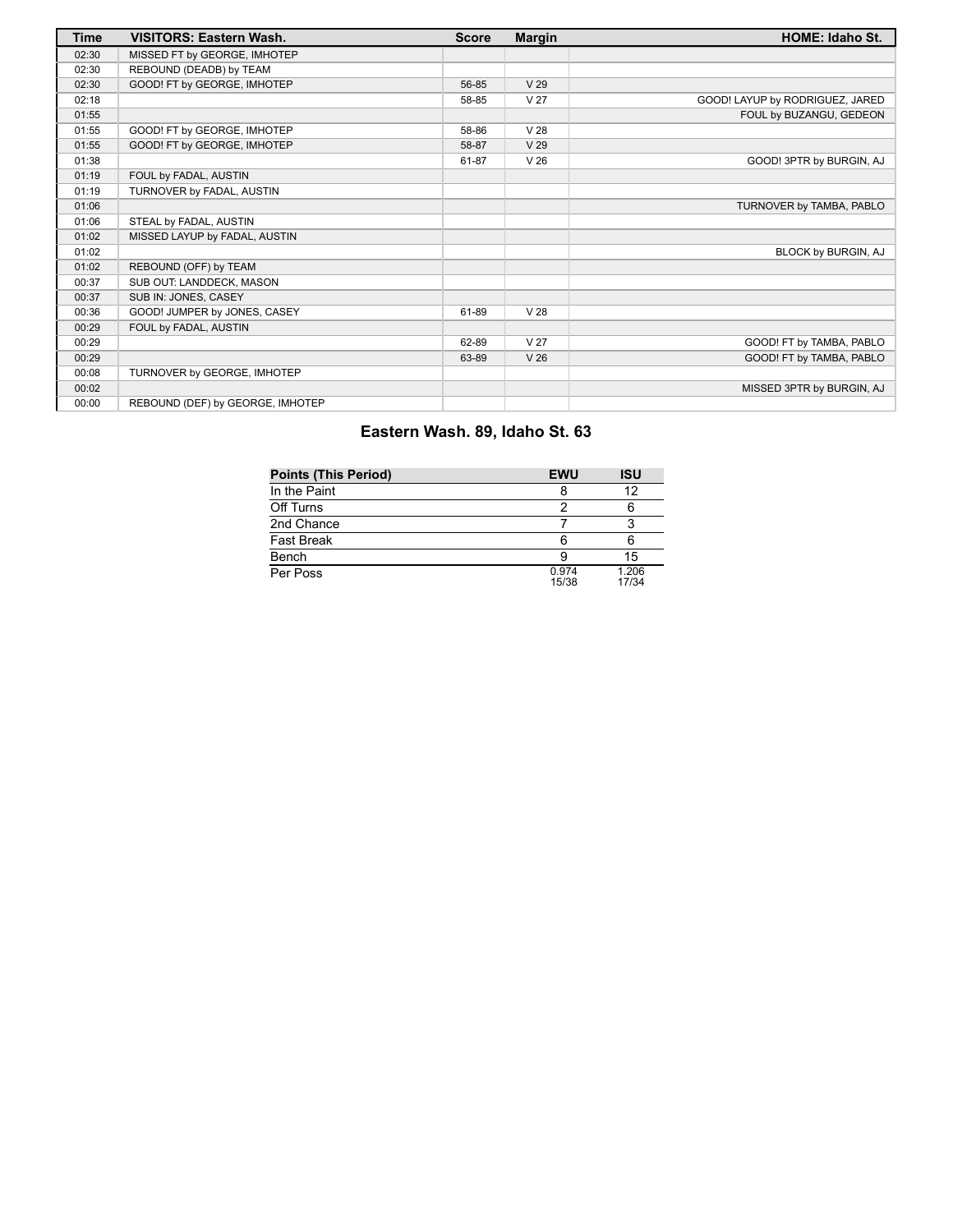### **Official Scoring/Possession Reference Chart Eastern Wash. vs Idaho St. Period 1 January 25, 2022 at Reed Gym**



**Period 1**

<mark>Starters:</mark><br>Eastern Wash.: 2 VENTERS,STEELE (F); 10 PRICE,ETHAN (F); 11 BERGERSEN,RYLAN (G); 13 ALLEGRI,ANGELO (F); 20 ACLIESE,LINTON (F);<br>Idaho St.: 1 SORENSEN,LIAM (G); 2 COOL,TARIK (G); 5 SMELLIE,AUSTIN (G); 22 RODRIGUE

| <b>Time</b> | <b>VISITORS: Eastern Wash.</b>      | <b>Score</b> | <b>Margin</b>   | HOME: Idaho St.                  |
|-------------|-------------------------------------|--------------|-----------------|----------------------------------|
| 19:22       | GOOD! 3PTR by VENTERS, STEELE [FB]  | $0 - 3$      | $V_3$           |                                  |
| 18:56       |                                     | $2 - 3$      | V 1             | GOOD! JUMPER by RODRIGUEZ, JARED |
| 18:27       | GOOD! LAYUP by PRICE, ETHAN         | $2 - 5$      | $V_3$           |                                  |
| 17:58       | GOOD! 3PTR by VENTERS, STEELE       | $2 - 8$      | $V_6$           |                                  |
| 17:32       | GOOD! 3PTR by ALLEGRI, ANGELO [FB]  | $2 - 11$     | V <sub>9</sub>  |                                  |
| 15:43       | GOOD! LAYUP by ACLIESE, LINTON [FB] | $2 - 13$     | V <sub>11</sub> |                                  |
| 15:09       | GOOD! 3PTR by VENTERS, STEELE       | $2 - 16$     | V <sub>14</sub> |                                  |
| 14:29       | GOOD! FT by VENTERS, STEELE [FB]    | $2 - 17$     | V <sub>15</sub> |                                  |
| 14:29       | GOOD! FT by VENTERS, STEELE [FB]    | $2 - 18$     | V <sub>16</sub> |                                  |
| 14:07       |                                     | $5 - 18$     | V <sub>13</sub> | GOOD! 3PTR by TAYLOR III, EMMIT  |
| 13:16       | GOOD! LAYUP by PRICE, ETHAN         | $5 - 20$     | V <sub>15</sub> |                                  |
| 13:16       | GOOD! FT by PRICE, ETHAN            | $5 - 21$     | V <sub>16</sub> |                                  |
| 12:56       |                                     | $6 - 21$     | V <sub>15</sub> | GOOD! FT by CARR, DAXTON         |
| 12:48       | GOOD! LAYUP by ACLIESE, LINTON      | $6 - 23$     | V 17            |                                  |
| 12:27       |                                     | $8 - 23$     | V <sub>15</sub> | GOOD! by VISENTIN, ZACH          |
| 11:15       | GOOD! 3PTR by MAGNUSON, ELLIS [FB]  | $8 - 26$     | V <sub>18</sub> |                                  |
| 10:36       | GOOD! JUMPER by VENTERS, STEELE     | $8 - 28$     | V <sub>20</sub> |                                  |
| 10:14       | GOOD! FT by VENTERS, STEELE [FB]    | 8-29         | V <sub>21</sub> |                                  |
| 10:14       | GOOD! FT by VENTERS, STEELE [FB]    | $8 - 30$     | V <sub>22</sub> |                                  |
| 09:36       | GOOD! LAYUP by BERGERSEN, RYLAN     | $8 - 32$     | V <sub>24</sub> |                                  |
| 09:29       |                                     | $9 - 32$     | V <sub>23</sub> | GOOD! FT by SORENSEN, LIAM [FB]  |
| 09:29       |                                     | 10-32        | V <sub>22</sub> | GOOD! FT by SORENSEN, LIAM [FB]  |
| 08:44       | GOOD! JUMPER by LANDDECK, MASON     | 10-34        | V <sub>24</sub> |                                  |
| 08:07       | GOOD! FT by LANDDECK, MASON [FB]    | $10 - 35$    | V <sub>25</sub> |                                  |
| 08:07       | GOOD! FT by LANDDECK, MASON [FB]    | 10-36        | V <sub>26</sub> |                                  |
| 07:38       |                                     | 13-36        | V <sub>23</sub> | GOOD! 3PTR by SORENSEN, LIAM     |
| 07:18       |                                     | 16-36        | V <sub>20</sub> | GOOD! 3PTR by TAYLOR III, EMMIT  |
| 07:02       | GOOD! LAYUP by ALLEGRI, ANGELO      | 16-38        | V <sub>22</sub> |                                  |
| 06:08       | GOOD! FT by ACLIESE, LINTON         | 16-39        | V <sub>23</sub> |                                  |
| 06:08       | GOOD! FT by ACLIESE, LINTON         | 16-40        | V <sub>24</sub> |                                  |
| 05:14       | GOOD! JUMPER by ACLIESE, LINTON     | 16-42        | V <sub>26</sub> |                                  |
| 04:30       |                                     | 18-42        | V <sub>24</sub> | GOOD! LAYUP by PORTER, MALIK     |
| 03:48       | GOOD! 3PTR by ACLIESE, LINTON       | 18-45        | V <sub>27</sub> |                                  |
| 02:24       | GOOD! LAYUP by ACLIESE, LINTON      | 18-47        | V <sub>29</sub> |                                  |
| 02:08       |                                     | 19-47        | V <sub>28</sub> | GOOD! FT by SMELLIE, AUSTIN      |
| 02:08       |                                     | 20-47        | V <sub>27</sub> | GOOD! FT by SMELLIE, AUSTIN      |
| 01:59       | GOOD! FT by LANDDECK, MASON         | 20-48        | V <sub>28</sub> |                                  |
| 01:59       | GOOD! FT by LANDDECK, MASON         | 20-49        | V <sub>29</sub> |                                  |
| 00:10       |                                     | 22-49        | V <sub>27</sub> | GOOD! LAYUP by COOL, TARIK       |
| 00:00       | GOOD! FT by ALLEGRI, ANGELO         | 22-50        | V <sub>28</sub> |                                  |
| 00:00       | GOOD! FT by ALLEGRI, ANGELO         | 22-51        | V 29            |                                  |
| 00:00       | GOOD! FT by ALLEGRI, ANGELO         | 22-52        | V30             |                                  |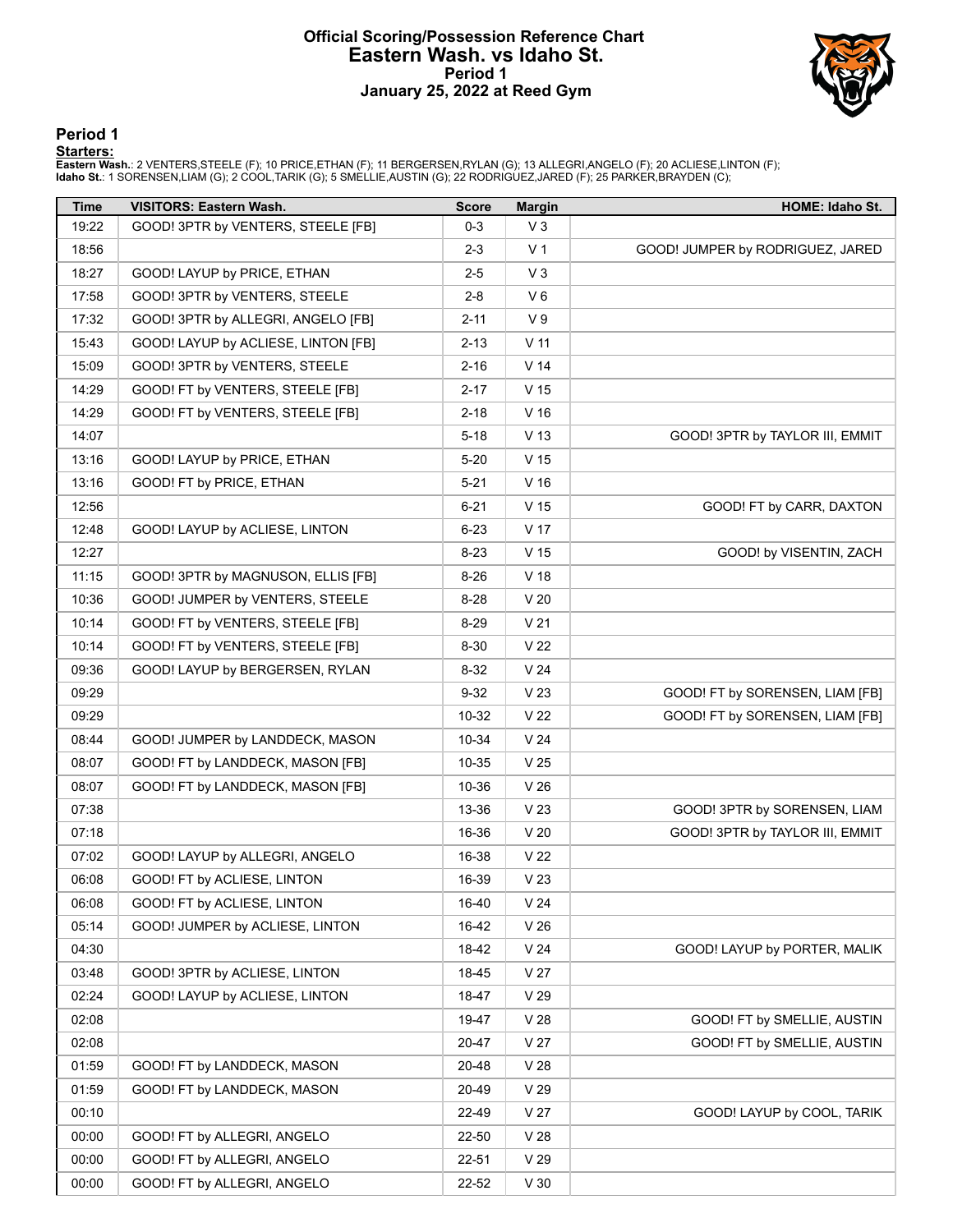**Eastern Wash. 52, Idaho St. 22**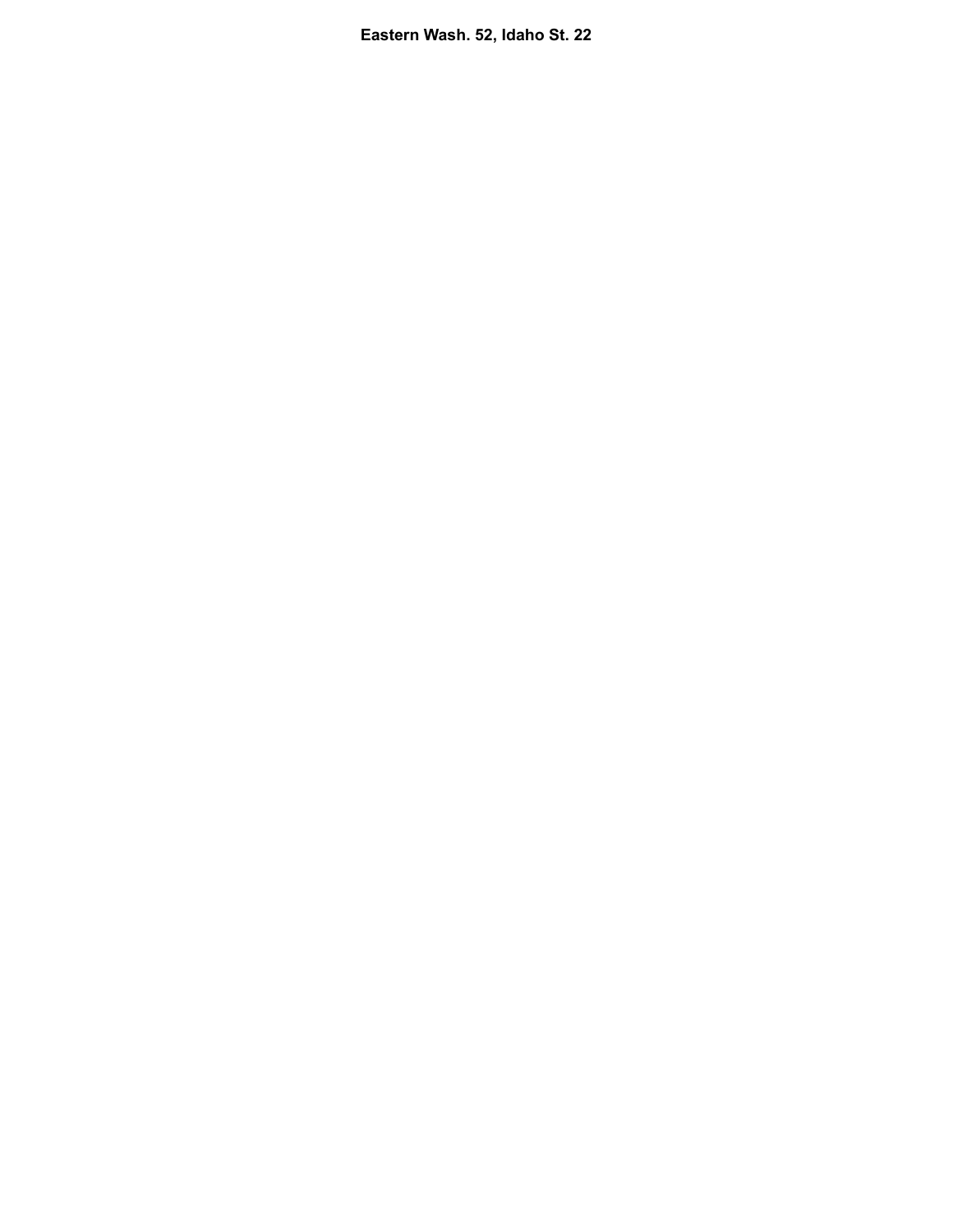# **Official Scoring/Possession Reference Chart Eastern Wash. vs Idaho St. Period 2 January 25, 2022 at Reed Gym**



**Period 2**

#### **Starters:**

**Eastern Wash.**: 2 VENTERS,STEELE (F); 10 PRICE,ETHAN (F); 11 BERGERSEN,RYLAN (G); 13 ALLEGRI,ANGELO (F); 20 ACLIESE,LINTON (F);<br>**Idaho St.**: 1 SORENSEN,LIAM (G); 2 COOL,TARIK (G); 5 SMELLIE,AUSTIN (G); 22 RODRIGUEZ,JARED

| <b>Time</b> | <b>VISITORS: Eastern Wash.</b>     | <b>Score</b> | <b>Margin</b>   | <b>HOME: Idaho St.</b>          |
|-------------|------------------------------------|--------------|-----------------|---------------------------------|
| 19:43       | GOOD! LAYUP by BERGERSEN, RYLAN    | 22-54        | V <sub>32</sub> |                                 |
| 19:22       | GOOD! 3PTR by ACLIESE, LINTON      | 22-57        | V <sub>35</sub> |                                 |
| 19:05       |                                    | 23-57        | V <sub>34</sub> | GOOD! FT by COOL, TARIK         |
| 18:17       |                                    | 26-57        | V <sub>31</sub> | GOOD! 3PTR by SMELLIE, AUSTIN   |
| 18:04       | GOOD! 3PTR by ALLEGRI, ANGELO      | 26-60        | V <sub>34</sub> |                                 |
| 17:44       |                                    | 29-60        | V <sub>31</sub> | GOOD! 3PTR by SMELLIE, AUSTIN   |
| 17:31       | GOOD! 3PTR by BERGERSEN, RYLAN     | 29-63        | V <sub>34</sub> |                                 |
| 17:14       | GOOD! 3PTR by VENTERS, STEELE [FB] | 29-66        | V 37            |                                 |
| 16:42       |                                    | 32-66        | V34             | GOOD! 3PTR by SORENSEN, LIAM    |
| 16:28       | GOOD! 3PTR by ALLEGRI, ANGELO      | 32-69        | V 37            |                                 |
| 16:14       |                                    | 34-69        | V <sub>35</sub> | GOOD! LAYUP by SORENSEN, LIAM   |
| 15:11       | GOOD! FT by BERGERSEN, RYLAN       | 34-70        | V36             |                                 |
| 15:11       | GOOD! FT by BERGERSEN, RYLAN       | 34-71        | V 37            |                                 |
| 13:42       | GOOD! 3PTR by VENTERS, STEELE      | 34-74        | $V$ 40          |                                 |
| 12:24       | GOOD! FT by PRICE, ETHAN           | 34-75        | $V$ 41          |                                 |
| 12:03       |                                    | 37-75        | V 38            | GOOD! 3PTR by TAYLOR III, EMMIT |
| 11:19       |                                    | 39-75        | V36             | GOOD! LAYUP by COOL, TARIK      |
| 11:10       | GOOD! FT by PRICE, ETHAN           | 39-76        | V 37            |                                 |
| 11:10       | GOOD! FT by PRICE, ETHAN           | 39-77        | V 38            |                                 |
| 10:58       |                                    | 42-77        | V <sub>35</sub> | GOOD! 3PTR by COOL, TARIK       |
| 09:23       | GOOD! 3PTR by ALLEGRI, ANGELO [FB] | 42-80        | V 38            |                                 |
| 08:43       |                                    | 44-80        | V36             | GOOD! LAYUP by COOL, TARIK [FB] |
| 07:06       |                                    | 46-80        | V <sub>34</sub> | GOOD! LAYUP by PORTER, MALIK    |
| 06:38       |                                    | 47-80        | V33             | GOOD! FT by CARR, DAXTON        |
| 06:15       | GOOD! LAYUP by GEORGE, IMHOTEP     | 47-82        | V <sub>35</sub> |                                 |
| 05:51       |                                    | 50-82        | V <sub>32</sub> | GOOD! 3PTR by COOL, TARIK       |
| 05:36       |                                    | 52-82        | V <sub>30</sub> | GOOD! LAYUP by COOL, TARIK [FB] |
| 04:35       | GOOD! DUNK by RADOCAJ, VICTOR      | 52-84        | V <sub>32</sub> |                                 |
| 03:28       |                                    | 53-84        | V <sub>31</sub> | GOOD! FT by BURGIN, AJ          |
| 03:28       |                                    | 54-84        | V <sub>30</sub> | GOOD! FT by BURGIN, AJ          |
| 02:45       |                                    | 55-84        | V 29            | GOOD! FT by BURGIN, AJ [FB]     |
| 02:45       |                                    | 56-84        | V <sub>28</sub> | GOOD! FT by BURGIN, AJ [FB]     |
| 02:30       | GOOD! FT by GEORGE, IMHOTEP        | 56-85        | V 29            |                                 |
| 02:18       |                                    | 58-85        | V <sub>27</sub> | GOOD! LAYUP by RODRIGUEZ, JARED |
| 01:55       | GOOD! FT by GEORGE, IMHOTEP        | 58-86        | V <sub>28</sub> |                                 |
| 01:55       | GOOD! FT by GEORGE, IMHOTEP        | 58-87        | V <sub>29</sub> |                                 |
| 01:38       |                                    | 61-87        | V <sub>26</sub> | GOOD! 3PTR by BURGIN, AJ        |
| 00:36       | GOOD! JUMPER by JONES, CASEY       | 61-89        | V <sub>28</sub> |                                 |
| 00:29       |                                    | 62-89        | V <sub>27</sub> | GOOD! FT by TAMBA, PABLO        |
| 00:29       |                                    | 63-89        | V <sub>26</sub> | GOOD! FT by TAMBA, PABLO        |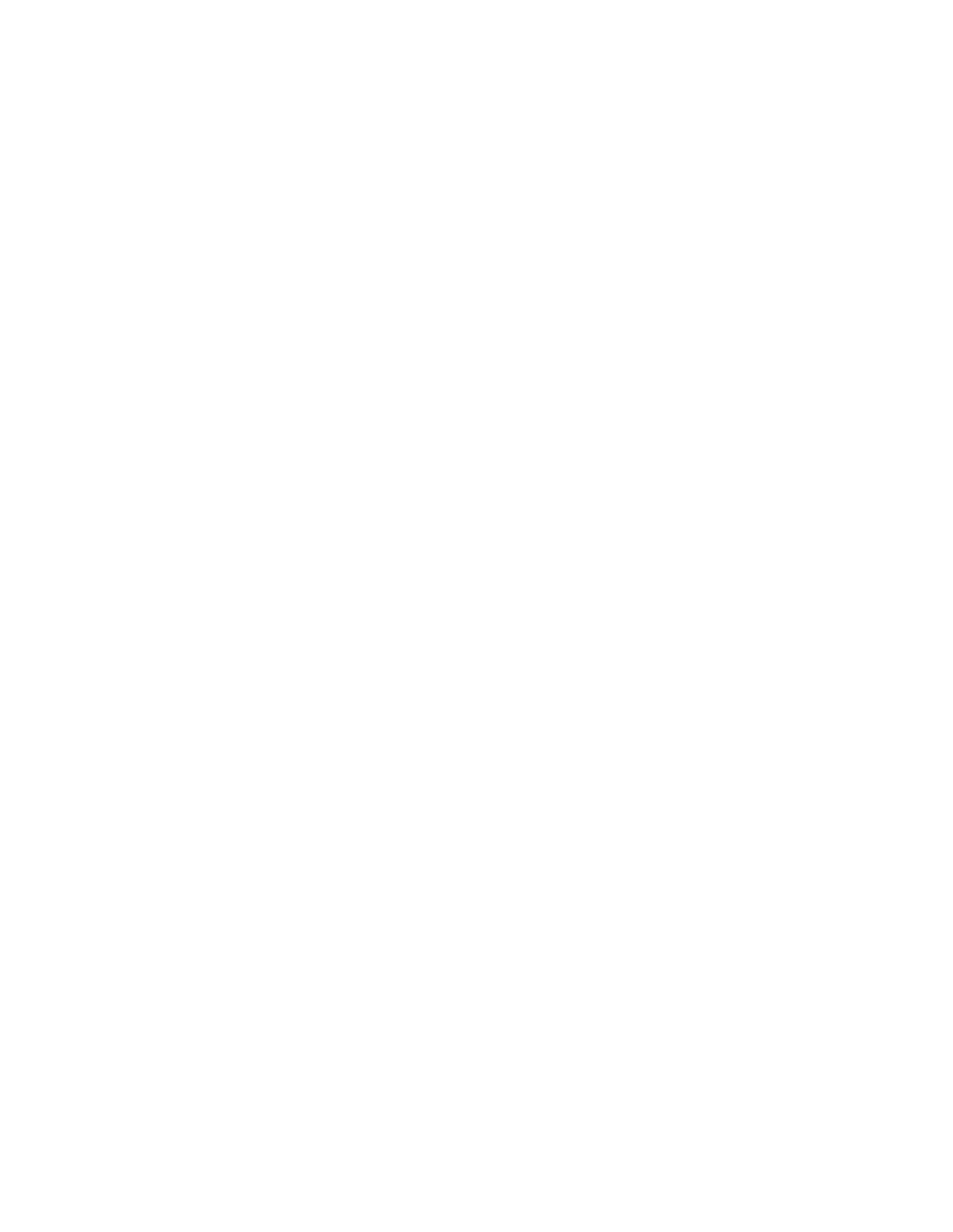# **Official Substitutions Log Eastern Wash. vs Idaho St. Period 1 January 25, 2022 at Reed Gym**

| <b>VISITORS: Eastern Wash.</b> | Time           | <b>Score</b> | <b>HOME: Idaho St.</b>                                 |
|--------------------------------|----------------|--------------|--------------------------------------------------------|
| 2 VENTERS, STEELE              |                |              | 1 SORENSEN, LIAM                                       |
| 10 PRICE, ETHAN                |                |              | 2 COOL, TARIK                                          |
| 11 BERGERSEN, RYLAN            |                |              | 5 SMELLIE, AUSTIN                                      |
| 13 ALLEGRI, ANGELO             |                |              | 22 RODRIGUEZ, JARED                                    |
| 20 ACLIESE, LINTON             |                |              | 25 PARKER, BRAYDEN                                     |
| SUB OUT: 10 PRICE, ETHAN       | 15:33          | $13 - 2$     |                                                        |
| SUB IN: 55 MAGNUSON, ELLIS     | 15:33          |              |                                                        |
|                                | 14:29<br>14:29 | $17-2$       | SUB OUT: COOL, TARIK                                   |
|                                | 14:29          |              | SUB OUT: RODRIGUEZ, JARED<br>SUB IN: TAYLOR III, EMMIT |
|                                | 14:29          |              | SUB IN: CARR, DAXTON                                   |
|                                | 13:27          | $18-5$       | SUB OUT: PARKER, BRAYDEN                               |
|                                | 13:27          |              | SUB IN: VISENTIN, ZACH                                 |
| SUB OUT: 11 BERGERSEN, RYLAN   | 13:27          |              |                                                        |
| SUB OUT: 20 ACLIESE, LINTON    | 13:27          |              |                                                        |
| SUB IN: 10 PRICE, ETHAN        | 13:27          |              |                                                        |
| SUB IN: 24 LANDDECK, MASON     | 13:27          |              |                                                        |
|                                | 12:56          | $21 - 5$     | SUB OUT: SORENSEN, LIAM                                |
|                                | 12:56          |              | SUB IN: COOL, TARIK                                    |
| SUB OUT: 10 PRICE, ETHAN       | 12:56          |              |                                                        |
| SUB IN: 20 ACLIESE, LINTON     | 12:56          |              |                                                        |
| SUB OUT: 13 ALLEGRI.ANGELO     | 11:56          | $23 - 8$     |                                                        |
| SUB IN: 11 BERGERSEN, RYLAN    | 11:56          |              |                                                        |
|                                | 10:14          | $28 - 8$     | SUB OUT: VISENTIN, ZACH                                |
|                                | 10:14          |              | SUB IN: PARKER, BRAYDEN                                |
|                                | 10:14          |              | SUB OUT: SMELLIE, AUSTIN                               |
|                                | 10:14          |              | SUB OUT: PARKER, BRAYDEN                               |
|                                | 10:14          |              | SUB IN: SORENSEN, LIAM                                 |
|                                | 10:14          |              | SUB IN: PORTER, MALIK                                  |
|                                | 10:14          |              | SUB OUT: CARR, DAXTON                                  |
|                                | 10:14          |              | SUB IN: RODRIGUEZ, JARED                               |
| SUB OUT: 20 ACLIESE, LINTON    | 10:14          |              |                                                        |
| SUB IN: 31 JONES, CASEY        | 10:14          |              |                                                        |
| SUB OUT: 2 VENTERS, STEELE     | 09:54          | $30 - 8$     |                                                        |
| SUB IN: 13 ALLEGRI, ANGELO     | 09:54          |              |                                                        |
| SUB OUT: 55 MAGNUSON, ELLIS    | 08:16          | $34 - 10$    |                                                        |
| SUB IN: 2 VENTERS, STEELE      | 08:16          |              |                                                        |
|                                | 08:07          | $35-10$      | SUB OUT: COOL, TARIK                                   |
|                                | 08:07          |              | SUB IN: SMELLIE, AUSTIN                                |
| SUB OUT: 11 BERGERSEN, RYLAN   | 07:24          | $36-13$      |                                                        |
| SUB IN: 20 ACLIESE, LINTON     | 07:24<br>06:08 | 38-16        | SUB OUT: RODRIGUEZ, JARED                              |
|                                | 06:08          |              | <b>SUB IN: CARR.DAXTON</b>                             |
| SUB OUT: 31 JONES.CASEY        | 06:08          |              |                                                        |
| SUB IN: 55 MAGNUSON, ELLIS     | 06:08          |              |                                                        |
|                                | 06:08          |              | SUB OUT: TAYLOR III, EMMIT                             |
|                                | 06:08          |              | SUB IN: BURGIN, AJ                                     |
|                                | 04:04          | 42-18        | SUB OUT: PORTER, MALIK                                 |
|                                | 04:04          |              | SUB IN: BUZANGU, GEDEON                                |
| SUB OUT: 24 LANDDECK, MASON    | 04:04          |              |                                                        |
| SUB IN: 25 GEORGE.IMHOTEP      | 04:04          |              |                                                        |
|                                | 02:08          | 47-18        | SUB OUT: SORENSEN, LIAM                                |
|                                | 02:08          |              | SUB OUT: CARR, DAXTON                                  |
|                                | 02:08          |              | SUB OUT: BUZANGU, GEDEON                               |
|                                | 02:08          |              | SUB IN: COOL, TARIK                                    |
|                                | 02:08          |              | SUB IN: PORTER, MALIK                                  |
|                                | 02:08          |              | SUB IN: RODRIGUEZ, JARED                               |
| SUB OUT: 2 VENTERS, STEELE     | 02:08          |              |                                                        |
| SUB IN: 24 LANDDECK, MASON     | 02:08          |              |                                                        |
| SUB OUT: 20 ACLIESE, LINTON    | 01:59          | 47-20        |                                                        |
| SUB IN: 31 JONES, CASEY        | 01:59          |              |                                                        |
|                                | 00:59          | 49-20        | SUB OUT: BURGIN, AJ                                    |
|                                | 00:59          |              | SUB IN: TAYLOR III, EMMIT                              |
|                                | 00:56          | 49-20        | SUB OUT: PORTER, MALIK                                 |
|                                | 00:56          |              | SUB IN: PARKER, BRAYDEN                                |
| SUB IN: 2 VENTERS, STEELE      | 00:56          |              |                                                        |
| SUB OUT: 25 GEORGE, IMHOTEP    | 00:56          |              |                                                        |
|                                | 00:00          | 51-22        | SUB OUT: RODRIGUEZ, JARED                              |
|                                | 00:00          |              | SUB IN: CARR, DAXTON                                   |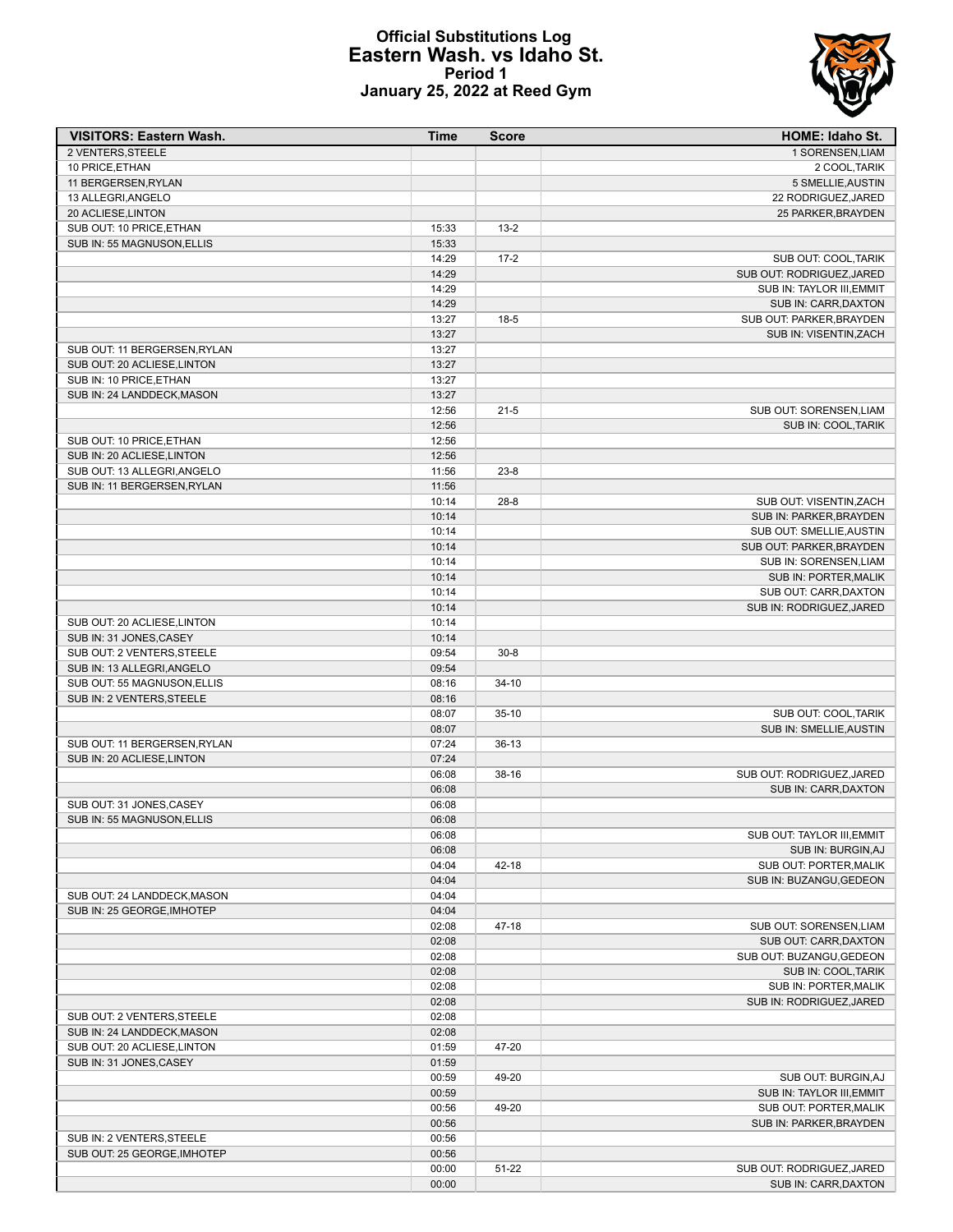| <b>VISITORS: Eastern Wash.</b> | Time  | Score | HOME: Idaho St. |
|--------------------------------|-------|-------|-----------------|
| SUB OUT: 2 VENTERS.STEELE      | 00:00 |       |                 |
| SUB IN: 25 GEORGE.IMHOTEP      | 00:00 |       |                 |

**Eastern Wash. 52, Idaho St. 22**